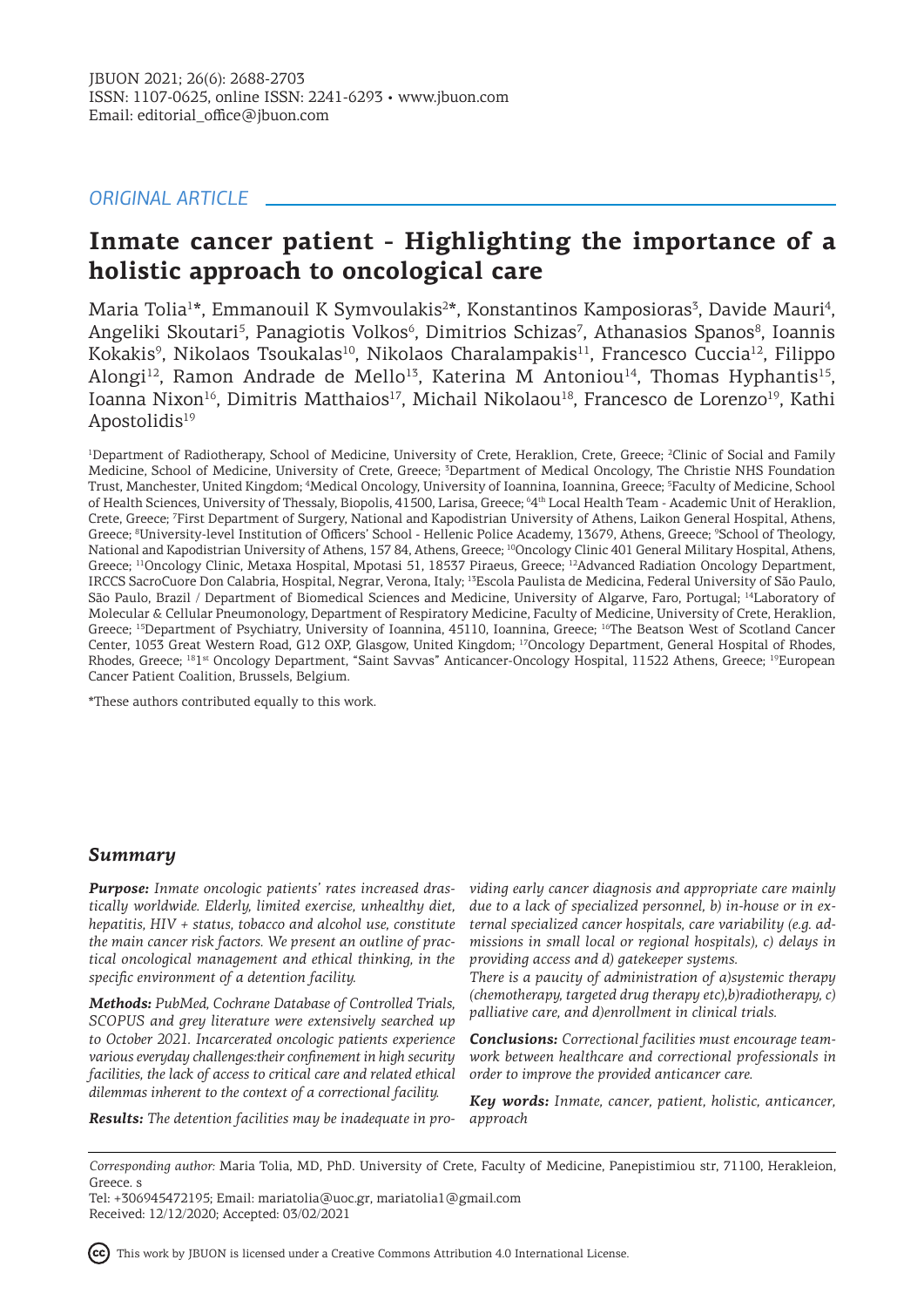# **Introduction**

During the last years, a medical problem has arisen, concerning the prisons' population who will be over 55 years old by 2030[1,2] and the fact that death rates increase, with cancer being the 2nd cause of death. The most common cancers are the following: lung, head and neck, gynecologic, anal and bladder tumors [3, 4].Rates of chronic diseases (e.g. psychiatric or hepatitis C) or precancerous lesions (e.g. cervical or anal intra-epithelial neoplasias, HPV related) are also higher amongst them, in comparison to the general population [5], constituting a serious financial and ethical burden worldwide for the correctional systems and population in general [6].

The aim of palliative care, according to WHO, is to improve the quality of life of patients and their families who are facing problems, (whether physical, psychosocial or spiritual) associated with a life-threatening illness. According to the United Nations and the Universal Declaration of Rights (1948): All human beings are born free and equal in dignity and rights (Article 1) and no one shall be subjected to torture or to cruel, inhuman or degrading treatment or punishment (Article 5). Living with dignity is a fundamental human right [7].

Imprisoned cancer patients have the right to access oncologic, palliative, hospice and end-of-life care [6]. Nevertheless, sometimes this can be challenging due to their custody restrictions [8].

Only a few studies have investigated incarcerated cancer patients and their health state is profoundly understudied [9]. Especially some subgroups (e.g. indigenous) are difficult to access and they are under-researched. In the present paper, we discuss the therapeutic oncological management for this group of patients.

## **Methods**

We included papers on healthcare provision to incarcerated patients. PubMed, Cochrane Database of Controlled Trials, SCOPUS and grey literature were extensively searched up to October 2021. In electronic databases we used the following terms: "incarcerated", "patients", "oncology", "end-of-life", "compassionate release", "palliative care", "radiotherapy", "chemotherapy" and "surgery". Cross references from the included studies were hand-searched. For this study we followed the methodology of a narrative review due to limited available data. Our goal was not to miss any source of evidence in order to present a resourceful study. We only used papers in English language, however, one study was in French and therefore we extracted information only from its abstract, which was in English. Studies that did not clearly meet the inclusion criteria were excluded. Search in organizational websites was also conducted and their data were included due to pertinent content.

### **Results**

### *Healthcare professionals*

Correctional facilities usually occupy a physician for clinical examination, medication prescription and a second one, off-premise, on call, in case of an emergency. Laboratory examination may be feasible on-site, yet most often it is not used for a regular screening[8].Healthcare professionals must interact with all incarcerated patients in a sensible/ proper way, treating them as human beings and not in a manner generated by their personal feelings towards the crime committed[10]. The doctor's main purpose is to provide equal health care to all prisoners, irrespective of their sentence or crime[11].Medical staff providing cancer care delivery must be properly trained to deal with various challenges, such as examining a handcuffed patient, having correctional officers present at a clinical examination or what happens in case of a compassionate release demand[8]. Usually, there is an inadequacy in medical and nursing staff, especially during the night shift. As a consequence, some inmates work in patients' care assistance.

In emergency medical situations, the correctional facilities are unable to provide the incarcerated patients with appropriate care, leading to the transfer in the closest available health care facility, where clinicians are unaware of the required procedures and possible obstacles in the provision of palliative care [5]. For instance, a correctional officer must unlock the door to access the patient [12] and this officer is always present during examination, especially in cases of 'dangerous' prisoners. A report refers on a case of a 'dangerous' patient that needed appropriate palliative care but no external facility accepted him [13]. This case demonstrates the way the authorities and the community at large deal with these individuals [13]. However, telehealth can be a solution to the problems arising after the end of treatment, bringing patients in touch with their doctors with minimum cost and transportations [8] (Table 1).

#### *Security officers*

Shackling policies that are consistent with the patient's safety, the clinicians' needs and the law enforcement must be implemented in every medical care facility. Handcuffs, leg chains and every other mean of shackling are not "medically approved" and removed if needed, finding another way of maintaining everyone's safety [8]. The use of barriers may complicate palliative care provision. Lack of personnel (e.g. police escorts to accompany patients to the hospital), causes delayed access to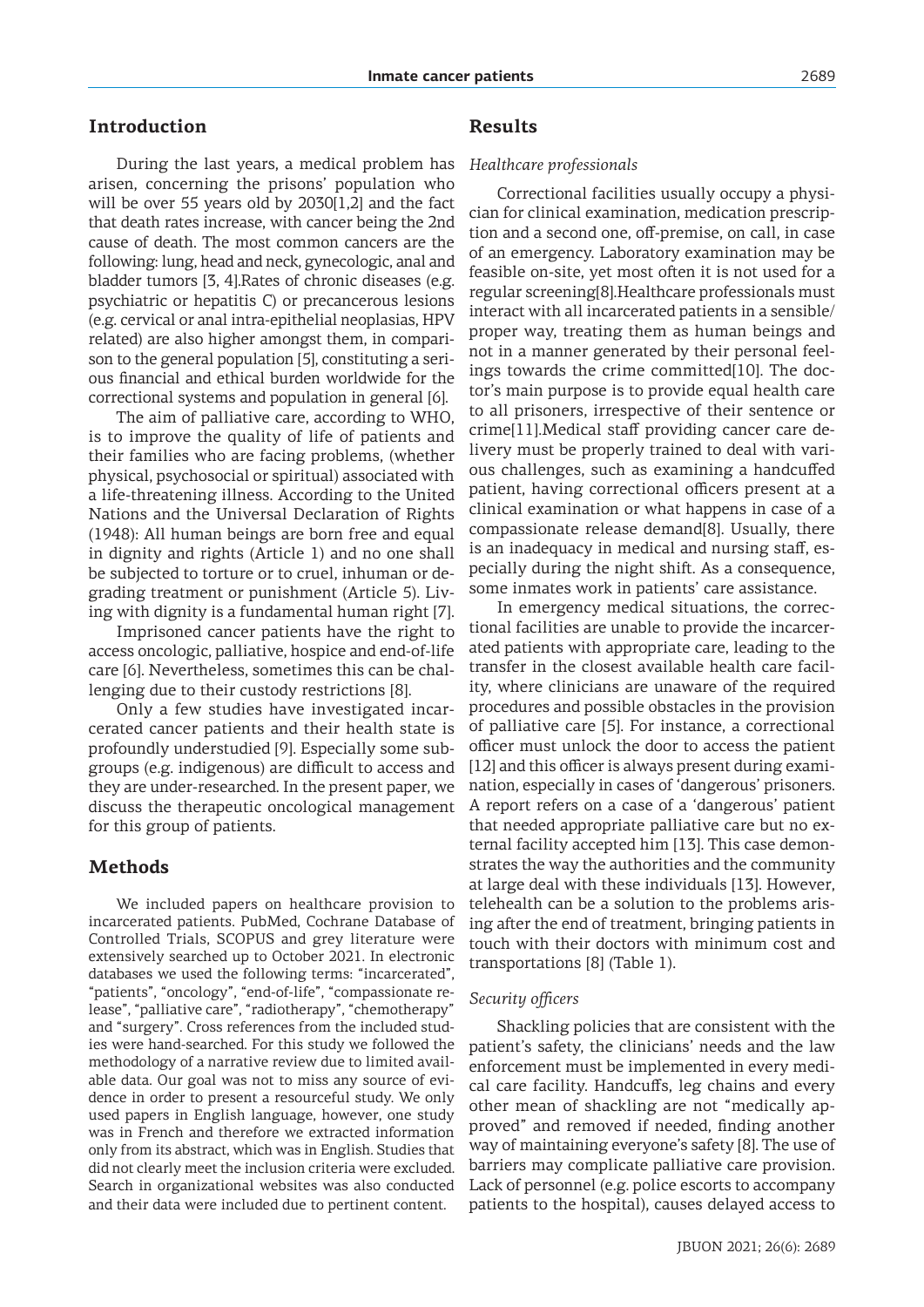| Name of author, Country,<br>Year of publication   | Туре оf<br>study     | Main findings                                                                                                                                                                                                                                                                                                                                                                                                                                     | Implications for future<br>research                                                                           | Impact                                                                                                                                                               |
|---------------------------------------------------|----------------------|---------------------------------------------------------------------------------------------------------------------------------------------------------------------------------------------------------------------------------------------------------------------------------------------------------------------------------------------------------------------------------------------------------------------------------------------------|---------------------------------------------------------------------------------------------------------------|----------------------------------------------------------------------------------------------------------------------------------------------------------------------|
| USA, 2019 [5]<br>Haber et al.,                    | Review               | 2. Individual's IP status, institutional policy and individual HC<br>restrain and discharge counseling.<br>to influence the hospital practices<br>1. The majority of hospitalized IPs are younger males with<br>shorter hospitalization periods.<br>regarding privacy, physical<br>professional practice seem                                                                                                                                     | management of medical<br>conditions concerning<br>searching about the<br>hospitalized IPs.<br>Further studies | HP should be aware of IP's rights and living<br>conditions.                                                                                                          |
| Olederu et al.,<br>USA, 2019 [8]                  | Comment              | Necessity to build strong relationship between HP and IP.                                                                                                                                                                                                                                                                                                                                                                                         |                                                                                                               | 3. Train HP in order to address to IP health care.<br>1. Further research needed on the IP.<br>2. Use of tele-health for f-u.<br>4. Train IP and HP on PC            |
| USA, Australia, 2018 [10]<br>Tran et al., Europe, | Debate               | 1. Ask for specification of language used for IP's self-evaluation.<br>4. Politicians, the media and scientific community should avoid<br>2. Avoid diminishing or discriminating language towards IP.<br>3. Person-centered language concerning IP's conditions,<br>regardless of their social and financial status.<br>disrespectful terminology towards IP.                                                                                     | cultural environment.<br>languages and socio-<br>Adjustments to local                                         | 1. IP should use appropriate language, thus<br>2. Use respectful and dignified vocabulary.<br>promoting health boost and well being.                                 |
| USA, 2020 [11]<br>Olederu et al.,                 | Comment              | has the same rights in PC as the rest<br>sentence is read and should not be an obstacle in providing PC.<br>1. Health care professional's duty does not end when the death<br>available to incarcerated people.<br>5. Promotion of human rights and HC principles within<br>MDT implementing PC.<br>4. Palliative care should be<br>2. IP with a death sentence<br>3. Ability of IP to access to<br>correctional facilities.<br>of the community. |                                                                                                               | Respect of the Hippocratic oath on HC provision<br>whether the individual is sentenced to death or<br>any other judicial sentence, or not.                           |
| Chassagne et al.,<br>France 2017 [12]             | Qualitative<br>study | limitations and poor communication between IP, caregivers and<br>Difficulty in providing sufficient PC for IP, due to prison HC<br>families.                                                                                                                                                                                                                                                                                                      |                                                                                                               | of-life issues in prison to form a request for<br>collaborate in order to be prepared for end-<br>HP and correctional professionals should<br>compassionate release. |
| Switzerland, 2017 [13]<br>Marti et al.,           | study                | Qualitative Introduction of a different logic in prisons' organizational<br>system due to elderly and dying IP.                                                                                                                                                                                                                                                                                                                                   |                                                                                                               | 2. Gives space to test and launch new practices<br>1. Points out the dualistic logic in prisons<br>(punishment/rehabilitation)<br>that could be regulated.           |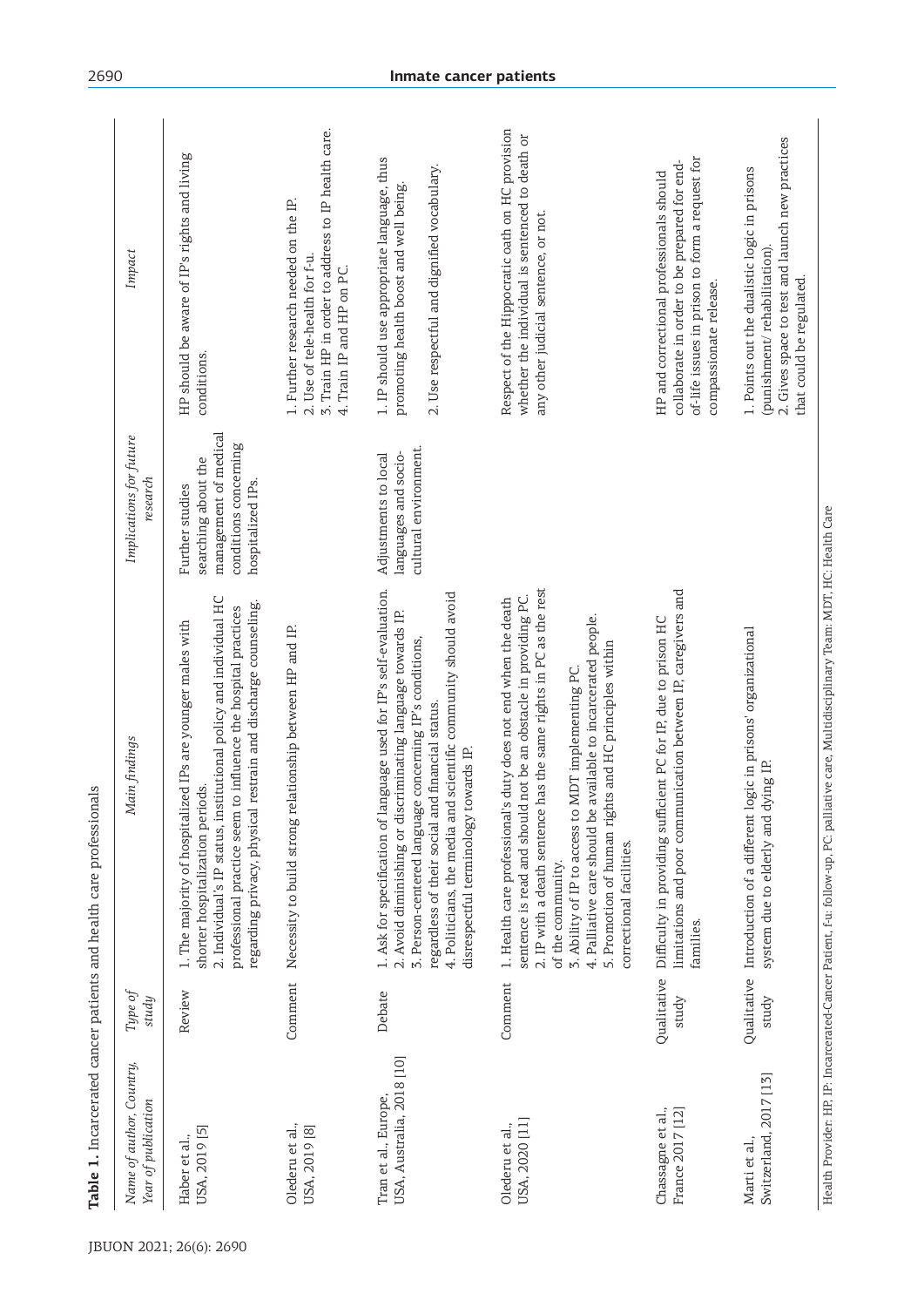| Name of author, Country,<br>Year of publication | Type of<br>study     | Main findings                                                                                                                                                                                                                                                                                                                                                 | Implications for future<br>research                                                                                                                          | Impact                                                                                                                                                                       |
|-------------------------------------------------|----------------------|---------------------------------------------------------------------------------------------------------------------------------------------------------------------------------------------------------------------------------------------------------------------------------------------------------------------------------------------------------------|--------------------------------------------------------------------------------------------------------------------------------------------------------------|------------------------------------------------------------------------------------------------------------------------------------------------------------------------------|
| Olederu et al.,<br>USA, 2019 [8]                | Comment              | can be worsened by the lack of<br>knowledge about the HC need of these pts.<br>IP' suspicions of injustice                                                                                                                                                                                                                                                    |                                                                                                                                                              | staff in the hospice programs can minimize their<br>The participation and the exposure of the prison<br>suspicions.                                                          |
| Chassagne et al.,<br>France 2017 [12]           | Qualitative<br>study | professionals on end-of-life issues and compassionate release.<br>Collaboration and preparation between HP and correctional                                                                                                                                                                                                                                   |                                                                                                                                                              | Collaboration and preparation between HP and<br>correctional professionals on end-of-life issues<br>and compassionate release.                                               |
| Marti et al., Switzerland,<br>2017 [13]         | Qualitative<br>study | ance of a condition depends on the<br>2. Some employees tend to show more affection in end-of-life<br>1. The importance or relev<br>actors who deal with it.<br>IP <sub>S</sub> .                                                                                                                                                                             |                                                                                                                                                              | Gives space to test and launch new practices that<br>could be regulated                                                                                                      |
| USA, 2017 [15]<br>Bolano et al.,                | sectional<br>Cross-  | sleeping difficulty(15%). 22% mentioned a distressing symptom<br>Data show that 44% of the IPs reported at least one distressing<br>physical symptom, the most common being pain(28%) and<br>in all distress categories and 27% a symptom in 3 out of 4 $\,$<br>categories.                                                                                   | investigate the complex<br>HC needs for the IPs.<br>Research in order to                                                                                     | for distressing symptoms management within<br>distressing symptoms. Strategies are needed<br>It is the first attempt to present older IPs<br>correctional facilities.        |
| Switzerland, 2013 [16]<br>Handtke et al         | Qualitative<br>study | 2. Experiences towards the death of other inmates and several<br>5. Significance of end-of-life relations with family and friends.<br>6. Desire to die outside the correctional facility.<br>3. Commit suicide or having suicidal thoughts.<br>4. Reality of end-of-life services within prison.<br>1. Attitudes towards death<br>life-threatening situations | Research on the quality<br>for IPs in the countries<br>that already apply that<br>of end-of-life services<br>correctional facilities.<br>kind of HC in their | The study showed that end-of-life topic is not<br>new between prison staff and IP, although an<br>absence of organized end-of-life services is<br>observed in Swiss prisons. |
| Wahidin, UK, 2011 [17]                          | Qualitative<br>study | 1.9% of total female incarcerated population in the UK is above<br>2. Older imprisoned population's housing cost is 3 times higher<br>3. Correctional facilities not designed for elderly people and<br>end-of-life management.<br>than younger ones.<br>50 ys.                                                                                               | older female incarcerated<br>the health expenditure of<br>Develop studies to map<br>individuals.                                                             | Importance of national strategy development for<br>ageing population's needs within correctional<br>facilities.                                                              |

Table 2. Security officers and incarcerated cancer patients Security officers and incarcerated cancer patients**Table 2.**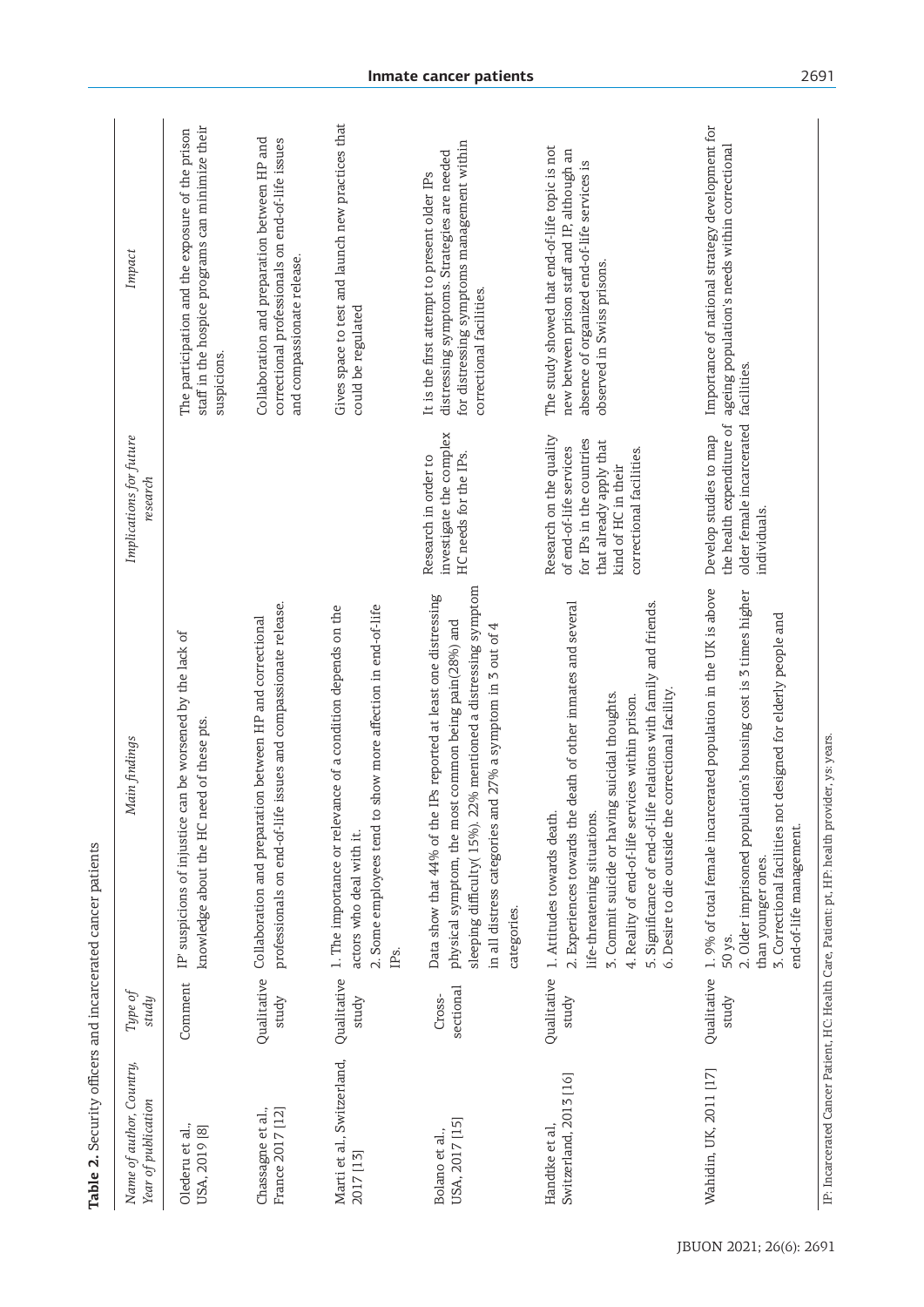equivalent health care (e.g. a medical appointment may be canceled) [14].

Moreover, medication provision should be dealt cautiously due to drug dealing amongst prisoners [14]. The alternative of using skin patches for pain relief is also preferred [12].There are incidents of incarcerated women being denied medical care on account of being hysteric and hypochondriac, which may lead to unnecessary suffering and delay in diagnosis, staging and treatment [15].All these limitations often result negatively on therapy and survival outcomes.

Proper training may be the key to better understand these patients and avoid unpleasant situations [16, 17]. Hospice care sometimes confuses these prison employees who are trained according to strict policies regarding the incarcerated people and now they have to deal with a more care-giving role [14]. As an outcome of the new reality in prisons' healthcare systems, the correctional staff must be trained in new workplace duties, like nursing tasks and involvement in more physical contact and emotional awareness, especially towards endstage incarcerated cancer patients -opposing to the strict policies of the correctional facilities[13]. This means that all employees within correctional facilities have a working 'manual' to comply with, which establishes the directions and limits within which they have to work, something that the health care staff is usually unaware of [12] (Table 2).

### *Psychological issues*

As individuals, incarcerated patients have to confront numerous problems such as personal, practical, psychological or ethical ones. They have in mind that those who are responsible for their care are a part of the system that has incarcerated them and that increases their vulnerability [14].

Incarcerated cancer patients have difficulty in trusting health professionals due to psychological or physical traumas, or prior discrimination towards them, thus health professionals must be able to understand the patients' background [8]. Another psychological burden derives from the lack of family contact and support, especially during this difficult period of time [12] and oncologists are also unable to contact families concerning the patients' cancer diagnosis.

Given the chronic negative mental health effects of incarceration and suicidal thoughts within this population, mental care should be incorporated in the palliative care [4, 18-20]. However, a psychiatrist may help the patients better understand their condition and express their potential concerns. This way patients can achieve a more coherent be obligatory [3].

understanding of their illness that might lead to a better health related quality of life (HRQoL),as studies have shown[21,22]. Imprisoned patients have to deal not only with the common feelings experienced by a terminal-staged patient such as fear, anxiety and depression, but also with the guilt for their past crimes and possibly troubled family relationships [18].

### *End-of-life care*

Terminally ill patients may undergo depression, delirium, dementia and cognitive impairment [18]. In the study of Stephens et al 37% of the patients required intervention for delirium and this points out how vital a routine screening is for an early diagnosis and treatment of this condition, especially for oncologic patients [19]. Thus, psychiatrists are essential in correctional facilities, so as to diagnose or treat serious mental illness (when providing pharmacological treatment, oncologic treatment should be kept in mind), or act as a mediator for these patients [18] (Table 3).

Although the majority of the incarcerated population still consists of young men, there is a rising number of elderly who are ill and die in prison, meaning that end-of-life care and long-term palliative care should be included in correctional facilities [20]. The elderly is a specific group that needs daily long-lasting health care and many cannot follow the daily routine and working schedule [13]. Neglecting the elderly, terminal staged, incarcerated oncologic patients who die in prison creates a great ethical burden [6].

Stage IV cancer patients require proper medical care and a multidisciplinary team of experts, whether they belong to the general population or the incarcerated one. However, the public opposes to every sort of advantages provided to terminally ill incarcerated people, leading to unjustified suffering without the appropriate palliative care [11].

Terminally ill incarcerated patients are in need of intensive, systematic care. Continuous and multidimensional support is important for a long period when an end of life care takes place [13]. Hospice care in correctional facilities should consist of a multidisciplinary team that includes appropriate care and counseling [14]. Lung cancer is common among the incarcerated [3,4]. Patients with a non-expandable lung or those with malignant pleural effusion, who suffer from severe dyspnea, can benefit from the use of a tunneled pleural catheter. After the implementation of the catheter, it can be drained from a trained employee of the prison without a presence of a nurse or doctor to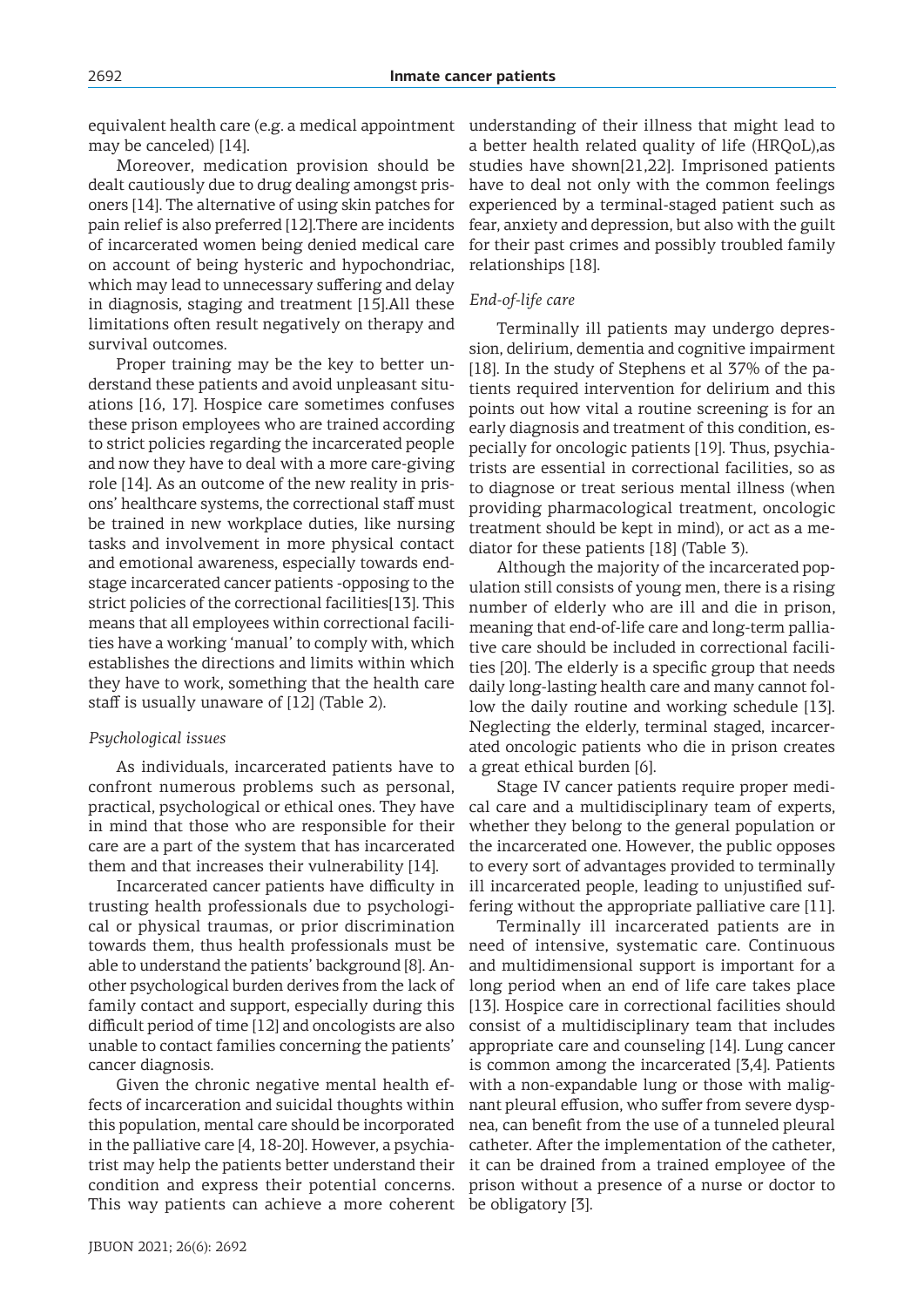| Name of author, Country,<br>Year of publication | Type of study                | Main findings                                                                                                                                                                                                                                                                                                                                                                                                | Implications for future research                                                                                                                                                                          | Impact                                                                                                                                                                                                                                                                                       |
|-------------------------------------------------|------------------------------|--------------------------------------------------------------------------------------------------------------------------------------------------------------------------------------------------------------------------------------------------------------------------------------------------------------------------------------------------------------------------------------------------------------|-----------------------------------------------------------------------------------------------------------------------------------------------------------------------------------------------------------|----------------------------------------------------------------------------------------------------------------------------------------------------------------------------------------------------------------------------------------------------------------------------------------------|
| Rothman et al.<br>USA, 2018 <sup>[3]</sup>      | Cross-sectional              | stay, less possibilities of an advanced directive and higher % of<br>IPs dying in hospitals almost 20 ys younger, with shorter hospital<br>various chronic diseases.                                                                                                                                                                                                                                         | Prospective studies in order to explore the<br>PC received of the IPs.                                                                                                                                    | development in correctional institutions and<br>Important information on PC services<br>hospitals.                                                                                                                                                                                           |
| Shojaee et al.,<br>USA, 2014 [4]                | Retrospective<br>Case-Series | 1. IPs with Tummeled Pleural Catheter placement had an<br>2. Auto-pleurodesis was successful in three out of six IPs.<br>instantaneous pain relief.                                                                                                                                                                                                                                                          | Extensive research on cases of human<br>rights violation, best practices and evidence-<br>based practices regarding palliative and<br>end-of-life care in correctional facilities.                        | 1. Airway tumor debulking and stenting as<br>2. Opioids non-efficient for dyspnea due to<br>previous or ongoing substance abuse.<br>alternative for IPs.                                                                                                                                     |
| USA, 2014 [6]<br>Maschi et al.,                 | analysis<br>Content          | regarding possible misuse of medication and institutional, staff,<br>volunteering, MDT approaches, staff training and collaboration<br>1. Encouraging practices on palliative and end-of-life care: peer<br>2. Possible obstructions: ethical dilemmas (custody vs. care),<br>mistrust amongst staff and inmates, safety issues, concerns<br>and public apathy to end-staged IPs.<br>with community hospice. |                                                                                                                                                                                                           | for terminally ill and dying incarcerated<br>1. New policies, practices and advocacy<br>dying individuals within the criminal justice<br>individuals, their families and communities.<br>society's opinions against terminally ill and<br>2. Raise awareness in order to transform<br>system |
| Olederu et al.,<br>USA, 2019 [8]                | Comment                      | Understanding towards IP's previous negative experiences from<br>HP.                                                                                                                                                                                                                                                                                                                                         |                                                                                                                                                                                                           | Train HPs on IP's HC                                                                                                                                                                                                                                                                         |
| USA, 2020 [11]<br>Olederu et al.                | Comment                      | 1. IPs with a death sentence have the same rights in PC as the rest<br>2. They should be able to access the MDT that can implement PC.<br>of the community.                                                                                                                                                                                                                                                  |                                                                                                                                                                                                           | Points out the ethical dilemmas of not<br>providing oncologic PC to IPs.                                                                                                                                                                                                                     |
| France 2017 [12]<br>Chassagne et al.,           | Qualitative<br>study         | IPs in France do not receive appropriate PC due to troubled family<br>relations or prison's policies.                                                                                                                                                                                                                                                                                                        |                                                                                                                                                                                                           | professionals on end-of-life issues and<br>Collaboration of HP and correctional<br>compassionate release request.                                                                                                                                                                            |
| Marti et al.,<br>Switzerland, 2017 [13]         | Qualitative<br>study         | 1. There are several institutional logics within the prison system.<br>2. There are conflicting aims such as punishment and<br>rehabilitation.                                                                                                                                                                                                                                                               | Further research on policy and practice of<br>end-of-life system in prison.                                                                                                                               | 1. Points out the dualistic logic in prisons<br>2. Gives space to test and launch new<br>practices that could be regulated<br>(punishment/rehabilitation).                                                                                                                                   |
| UK, USA, 2011 [14<br>Stone et al.,              | Integrative<br>Review        | Prison hospice services in the USA face challenges in IP's pain<br>relief and trust, while end-of-life care in the UK is delivered<br>outside the correctional facilities.                                                                                                                                                                                                                                   | perspectives of prisoners and their<br>Research in order to reveal the<br>families.                                                                                                                       |                                                                                                                                                                                                                                                                                              |
| UK, 2011 [20]<br>Turner et al.,                 | Qualitative<br>study         | 2. Problematic access to medication since drug misuse is common<br>1. The prison staff have limited or no training on nursing.<br>inappropriate environments for dying<br>3. Correctional facilities are<br>IPs and for PC provision.<br>between the IPs.                                                                                                                                                    | Further longitudinal research to draw<br>causations.                                                                                                                                                      | Prison staff trained both as healthcare and<br>custodial staff.                                                                                                                                                                                                                              |
| The Netherlands, 2012 [21]<br>Husson et al.,    | cross-sectional<br>Repeated  | myeloma IPs were more content with<br>the received information compared with pts with colorectal and<br>control and illness comprehension. Other services information<br>2. Disease-specific information was related to better treatment<br>was related to more negative outcomes.<br>1. Lymphoma and multiple<br>endometrial cancer.                                                                        | new instruments for measuring emotional<br>2. Further studies needed on ego defense<br>1. Research for the test and validation of<br>mechanism to predict outcomes of<br>colorectal IP's HC.<br>distress. | 1. Provide information to the IPs according to<br>2. IPs need a wide range of information not<br>3. Inclusion of a psychologist in the MDT.<br>their needs, skills, values and emotions.<br>only related to treatment.                                                                       |
| Brazil, 2014 [22]<br>Sales et al.,              | Comprehensive<br>Review      | Many colorectal cancer survivors demonstrate significant levels<br>of psychological distress.                                                                                                                                                                                                                                                                                                                |                                                                                                                                                                                                           | psychological distress and health-related QoL.<br>considered as a factor for adaptation process,<br>Colorectal IPs' personality profile must be                                                                                                                                              |
|                                                 |                              | IP. Incarcerated cancer patient, ys: years, HoC: hospice care, PC: palliative care, pei patient, MDT: multi-disciplinary team, HP: health provider                                                                                                                                                                                                                                                           |                                                                                                                                                                                                           |                                                                                                                                                                                                                                                                                              |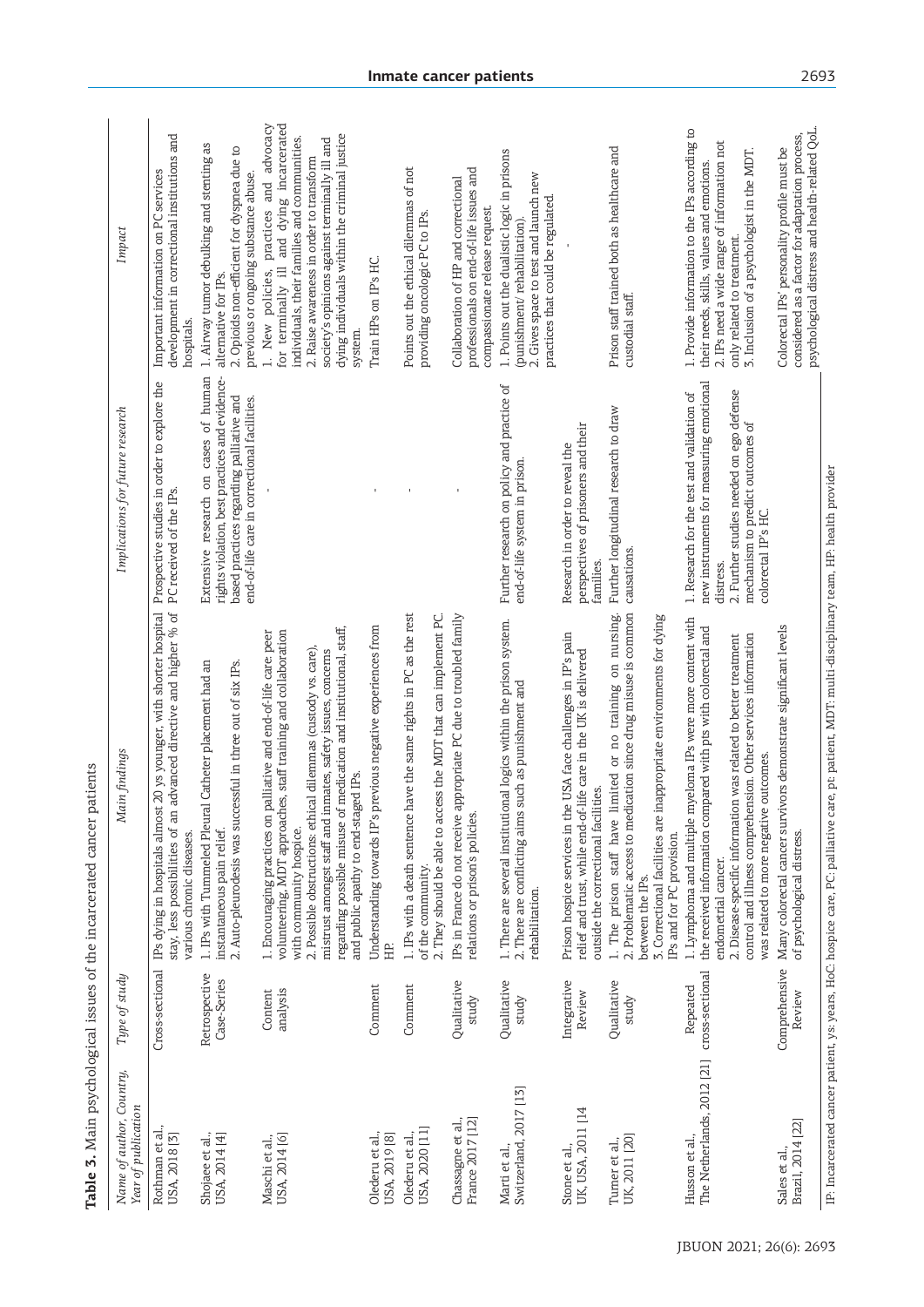| Name of author, Country,<br>Year of publication | Type of study                         | Main findings                                                                                                                                                                                                                                                                                                                                                                                                  | Implications for future research                                                         | Impact                                                                                                                                             |
|-------------------------------------------------|---------------------------------------|----------------------------------------------------------------------------------------------------------------------------------------------------------------------------------------------------------------------------------------------------------------------------------------------------------------------------------------------------------------------------------------------------------------|------------------------------------------------------------------------------------------|----------------------------------------------------------------------------------------------------------------------------------------------------|
| France 2017 [12]<br>Chassagne et al.,           | Qualitative<br>study                  | For the HP, CR is the alternative regarding end-of-life care and<br>palliative release.                                                                                                                                                                                                                                                                                                                        |                                                                                          | Importance of PC training for<br>HPs working in prisons.                                                                                           |
| USA, 2017 [18]<br>Hanson,                       | Review                                | countries like Belgium and the Netherlands permitting it since 2001<br>2. CR due to terminal illness requires enough time and some IPs die<br>1. Medically assisted death legal in only 4 US states, compared to<br>in the process.                                                                                                                                                                            |                                                                                          |                                                                                                                                                    |
| USA, 2011 [23]<br>Mitchel et al.,               | Continuing<br>Education<br>Medical    | 1. A HP decides on medical eligibility of a CR which is quite rare in<br>3. HP has to advocate for policies that promote access to evidence-<br>ck of dignified IP environment in prison.<br>2. CR is justified in the la<br>the USA.                                                                                                                                                                          |                                                                                          | human dignity and CR policies.<br>HPs are vital in supporting                                                                                      |
| Williams et al.,<br>USA, 2011 [24]              | (CME) Article<br>Manuscript<br>Author | Medical and procedural obstacles met during CR process.<br>based PC, including dignity conserving strategies.                                                                                                                                                                                                                                                                                                  |                                                                                          | medical information to ensure<br>Criminal justice professionals<br>can use the evidence-based<br>the CR legitimacy.                                |
| UK, 2010 [25]<br>Davies et al.,                 | Retrospective<br>analysis             | Every 5 ys, on average 31 London prisoners diagnosed with cancer<br>diagnoses were in situ carcinoma of the<br>No cancer-related deaths in prison, but in hospitals or hospice.<br>cervix and 19% of male prisoners' were lung cancer.<br>83% of female prisoners'<br>between 1986 and 2005.                                                                                                                   | Research for unveiling efficient<br>approaches to prevent or treat<br>cancer.            | socioeconomic status, sexual<br>Higher risk for IP due to<br>behavior and smoking.                                                                 |
| USA, 2016 [26]<br>Maschi et al.,                | Review                                | 6. Stage of review (includes the review and investigation of CR application).<br>4. Nature of crime (includes assessment of the potential risk and the<br>The compassionate and geriatric release laws detected were divided<br>1. Physical and mental health status.<br>3. Pathway of release decision.<br>history of criminal offense).<br>5. Support after release.<br>into six categories:<br>2. IP's age. |                                                                                          | important in the removal of care<br>obstacles and prison conditions<br>especially social workers are<br>Advocates, researchers and<br>improvement. |
| France, 2018 [27]<br>Pazart et al.,             | sectional<br>Cross-                   | Out of 33 prisoners filing for sentence suspension or reduction for<br>15.2 per 10.000 prisoners in need of end of life care. Out of 44<br>a positive answer.<br>41(93%) were eligible for CR.<br>medical reasons, 16 had                                                                                                                                                                                      |                                                                                          | profile and PC needs of the IP.<br>medical, social, jurisdictional<br>Additional knowledge on                                                      |
| Williams et al.,<br>USA, 2012 [28]              | Manuscript<br>Author                  | Geriatric care models that analyze issues like multi-morbidity,<br>functional and cognitive impairment, geriatric syndromes and<br>traditional, and PC.                                                                                                                                                                                                                                                        | Further studies about the health<br>and healthcare need of older<br>incarcerated people. | Inclusion of a geriatric approach<br>within prisons may lead to older<br>IP's HC improvement.                                                      |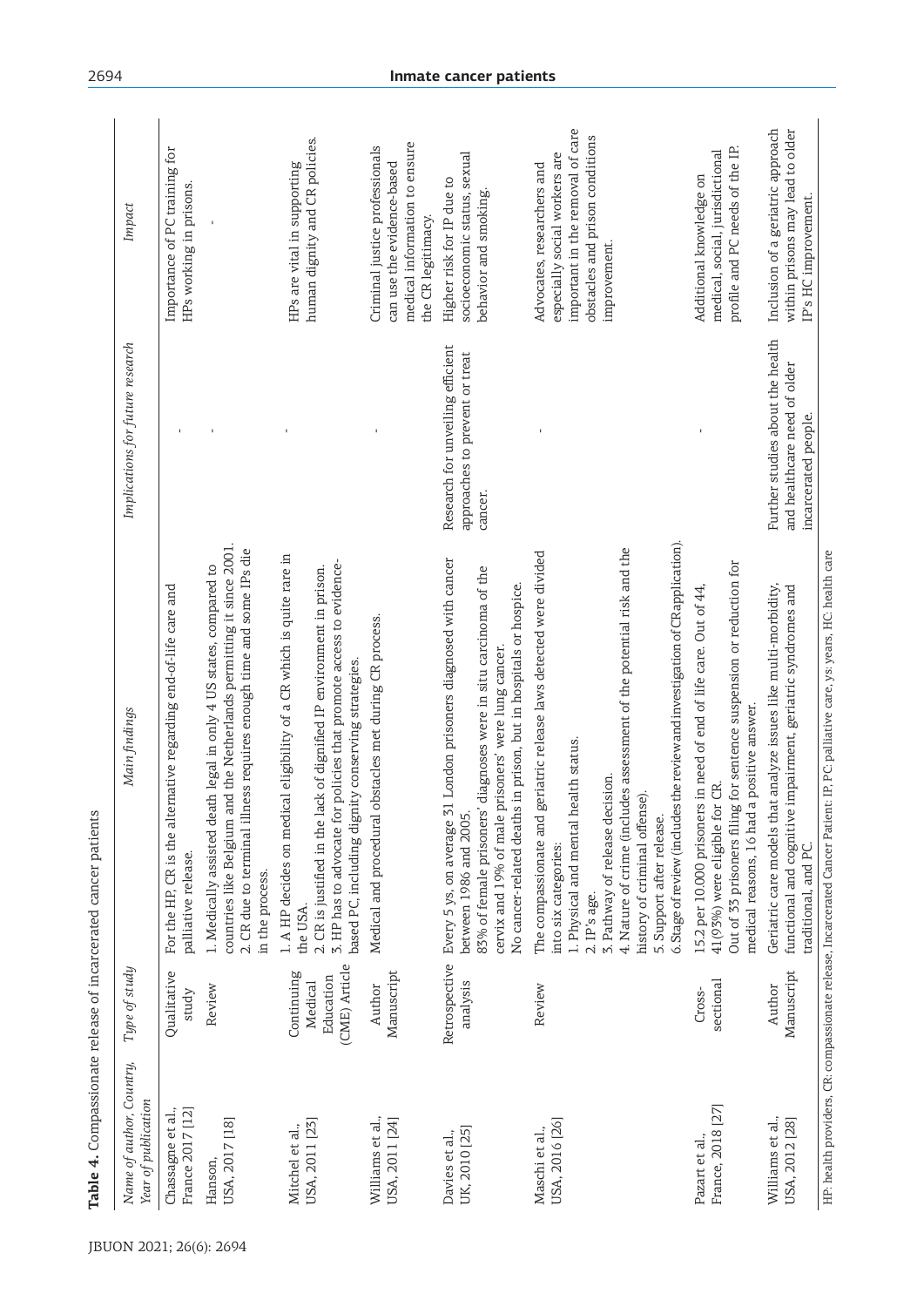Nursing care is usually provided by other inmates [12]. After passing a screening process these volunteers are trained appropriately for their new tasks [14]. Incarcerated volunteers are beneficiary both for their terminal-staged inmates and themselves, since it can help them achieve psychosocial rehabilitation [14] (Table 3).

### *Compassionate release*

In the US, there are certain policies about an early release of the terminally ill [23]. Compassionate release still remains a controversial topic amongst public opinion and certain laws. Therefore, its application remains rare and in many occasions death comes before the approval of the request [24]. Incarcerated people diagnosed as terminally ill are not automatically granted with a release [25]. In the US prisons, the incarcerated patients have to meet certain criteria such as the existence of a serious or chronic health problem, to be 65 years old and have less than half of their sentence remaining to be served. More specifically, the physician of the facility must confirm the diagnosis to request compassionate release, the prison administration reviews the request to be approved by the parole board and the prisoner's health state and general behavior are taken into account [18]. Another important factor is whether there can be a sufficient community care plan for the patient after his/her release [23]. The physicians can advocate for their patients with serious illness to live in the least restrictive, most patient-centered environment that can be achieved without jeopardizing public safety [23]. This whole process may take weeks or months to go through and some of them die along the way. Certain inmates may not request early release and other inmates may not be granted compassionate release after committing a major crime and running the risk of re-offending [26-28].Physicians that were asked about their perspective argued that the release of a dying inmate may work as a symbolic way to show him/her that he/she can die with dignity forgiven by the community [12] (Table 4).

#### *Euthanasia and assisted suicide*

Countries like Belgium and the Netherlands offer the choice of euthanasia to imprisoned patients with chronic or terminal conditions, while some states of the USA, like Washington and California have legalized assisted suicide, and Canada provides the options of both euthanasia and assisted suicide. Certainly, ethical issues are posed concerning both the negative and positive aspects of terminating a person's life in an imprisoned environment [18] (Table 5).

### *Radiotherapy*

Cigarette smoking and alcohol abuse exclude chemotherapy or surgery from primary therapy methods [29]. Chronic Human Immunodeficiency Virus (HIV) infection (mainly due to high-risk sexual behavior and drug injection) may interfere with chemotherapy effectiveness and toxicity (low baseline CD4+ lymphocyte count, adverse drug reactions and drug-drug interactions)[30].Our search identified a 'gap' in the current literature related to the delivery of chemotherapy.

It can be concluded that radiotherapy, apart from being safer, is crucial in increasing locoregional control and overall survival. The use of shorter/accelerated, hypofractionated radiotherapy (HR) regimens may be considered because it can bring accurate results in a shorter time [29]. HR can be an option for selected patients. In HR the radiation is divided in a single or in a few fractions  $(\geq 1)$ , over a shorter period of time (fewer days or weeks). The main advantage of HR is that it can be given into higher doses (>2Gy) than standard conventional radiotherapy. HR and stereotactic body radiotherapy (SBRT) reduce the inconvenience of an extended treatment course [31].

SBRT and stereotactic radiosurgery (SRS), also known as stereotactic ablative radiotherapy (SABR), can be an accepted practice in treating solid small sized lesions, especially in lung cancer patients. SABR delivers a very high dose per fraction and yields satisfying therapeutic effects with lower toxicity rates [31]. All these techniques can be used in early, locally advanced or recurrent neoplasms and can be useful to limit multiple hospital visits.

In case of stage IV cancer, the delivery of radiotherapy may reduce the adverse skeletal-related events (SREs)(i.e. spinal cord compression, pathologic fracture and bone surgery), bleeding, brain metastasis or dyspnea (superior vena cava syndrome or bronchial obstruction)[32-34]. Bone metastases patients may have inadequate pain management in prisons [12]. Radiotherapy, associated with less SREs, may assist in dealing with pain, maintaining mobility and independence, and improving quality of life. Additionally, RT comprises an attractive option for logistic reasons through the use of short courses [34] (Table 6).

#### *Covid-19 and in-prison cancer patients*

In the SARS-CoV-2 outbreak, a contingency management has been established by the oncologists [35-37].Due to poor health and nutritional status, most oncologic patients are at an increased risk of COVID-19 infection[38,39]. Immunosuppression from the malignancy itself and/or the anticancer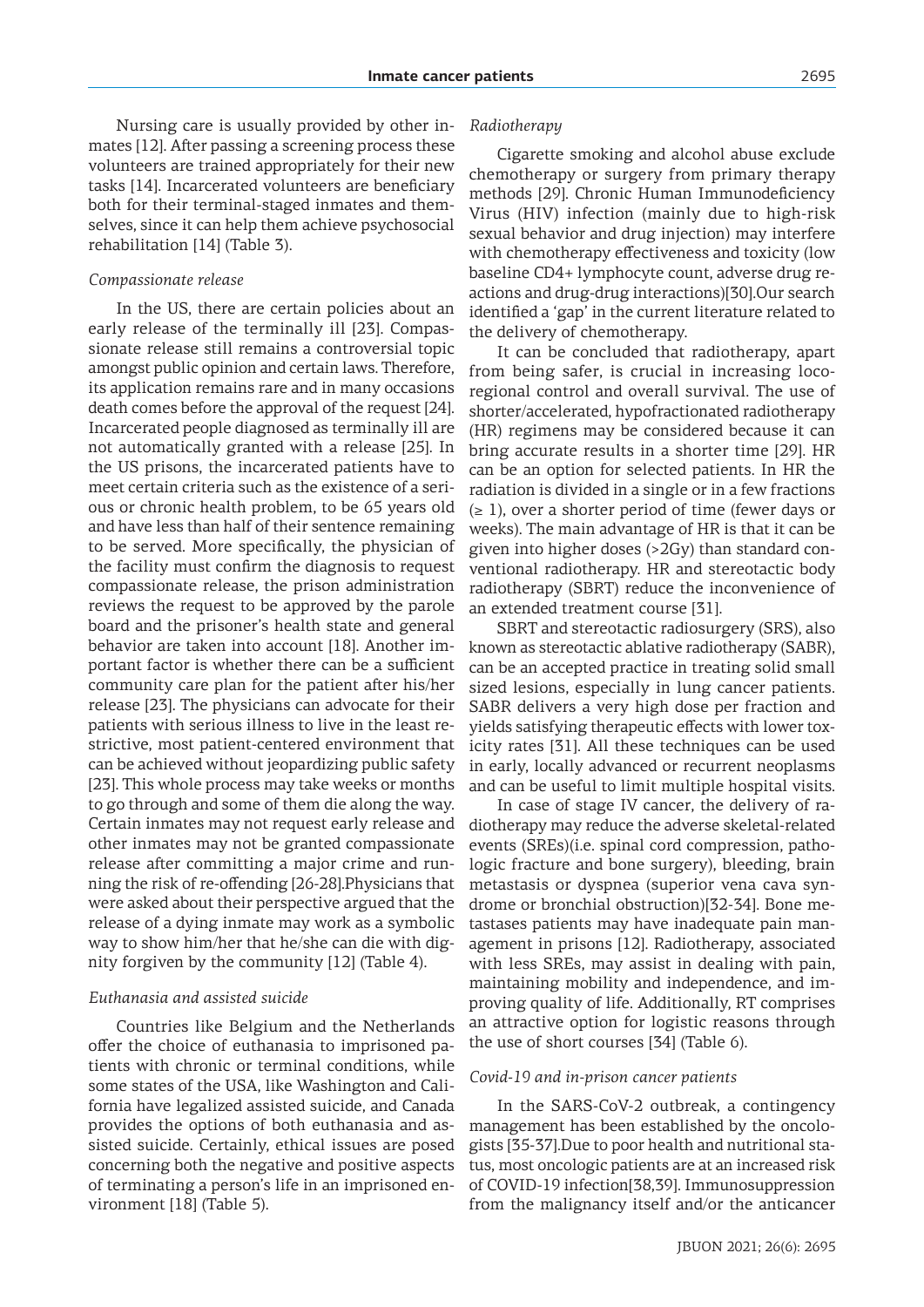| Name of author, Country,<br>Year of publication | Type of study           | Main findings                                                                                                                                                                                                                                                                                                                                                                                                           |                                                                                                                                                            | Impact                                                                                                                                                                                                              |
|-------------------------------------------------|-------------------------|-------------------------------------------------------------------------------------------------------------------------------------------------------------------------------------------------------------------------------------------------------------------------------------------------------------------------------------------------------------------------------------------------------------------------|------------------------------------------------------------------------------------------------------------------------------------------------------------|---------------------------------------------------------------------------------------------------------------------------------------------------------------------------------------------------------------------|
| USA, 2017 [18]<br>Hanson,                       | Review                  | 1. Psychiatry principles on end-of-life care also apply in prisons with<br>compared to countries like Belgium and the Netherlands permitting<br>2. Medically-assisted-death legalized recently in only 4 US states,<br>several adaptations.<br>it since 2001.                                                                                                                                                           |                                                                                                                                                            | familiarized with all parameters of end of life and medically assisted<br>Importance of psychiatrists working in prisons to be trained and<br>suicide in prison.                                                    |
| Table 6. Radiotherapy in incarcerated patients  |                         |                                                                                                                                                                                                                                                                                                                                                                                                                         |                                                                                                                                                            |                                                                                                                                                                                                                     |
| Name of author, Country,<br>Year of publication | Type of study           | Main findings                                                                                                                                                                                                                                                                                                                                                                                                           | Implications for future research                                                                                                                           | Impact                                                                                                                                                                                                              |
| Chassagne et al.,<br>France 2017 [12]           | Qualitative<br>study    | Insufficient PC for IPs in France due to prison HC limitations and<br>lack of communication among IPs, caregivers and families.                                                                                                                                                                                                                                                                                         |                                                                                                                                                            | correctional professionals on<br>end-of-life and CR issues.<br>Collaboration of HP and                                                                                                                              |
| USA, 2016 [29]<br>Turaka et al.,                | Letter to the<br>Editor | Management of IPs could be medically and socially challenging<br>because of:                                                                                                                                                                                                                                                                                                                                            |                                                                                                                                                            | policies improving IP's QoL and<br>Support policy makers in new<br>cancer treatment access.                                                                                                                         |
| Whyte-Allman et al.,<br>Canada, 2020 [30]       | Review                  | management due to alcohol and drug<br>2. Uncertain immediate parole after terminal illness diagnosis.<br>1. Limitations on their inclusion in prospective clinical trials.<br>3. Difficulty in cancer pain<br>abuse.                                                                                                                                                                                                    | antiretroviral (ARV) anti-viral<br>Investigate the input of drag<br>activities in HIV target cells.<br>transporters and metabolic<br>enzymes to suboptimal | Individualized therapy and<br>patient-specific treatment.                                                                                                                                                           |
| China, 2020 [31]<br>Qiu et al.,                 | Review                  | The effects of stereotactic ablative radiotherapy(SABR) include:<br>absorption, distribution, metabolism and elimination that may<br>Drug transporters and metabolic enzymes contribute to drug<br>bring clinically significant changes of pharmacokinetic and<br>a) Radiation-induced inflammatory reactions.<br>pharmacodynamic drug properties.<br>b) Anti-tumor immune processes.<br>c) Abscopal effect phenomenon. | should try to cover tumor cells,<br>immune cells and metabolic<br>The radiotherapy research<br>microenvironment                                            | differentiation stages and tumor<br>In order to prescribe the dose<br>should take into account the<br>and fraction of radiotherapy<br>differentiated immune cells,<br>number and proportion of<br>microenvironment. |

Table 5. Euthanasia and assisted suicide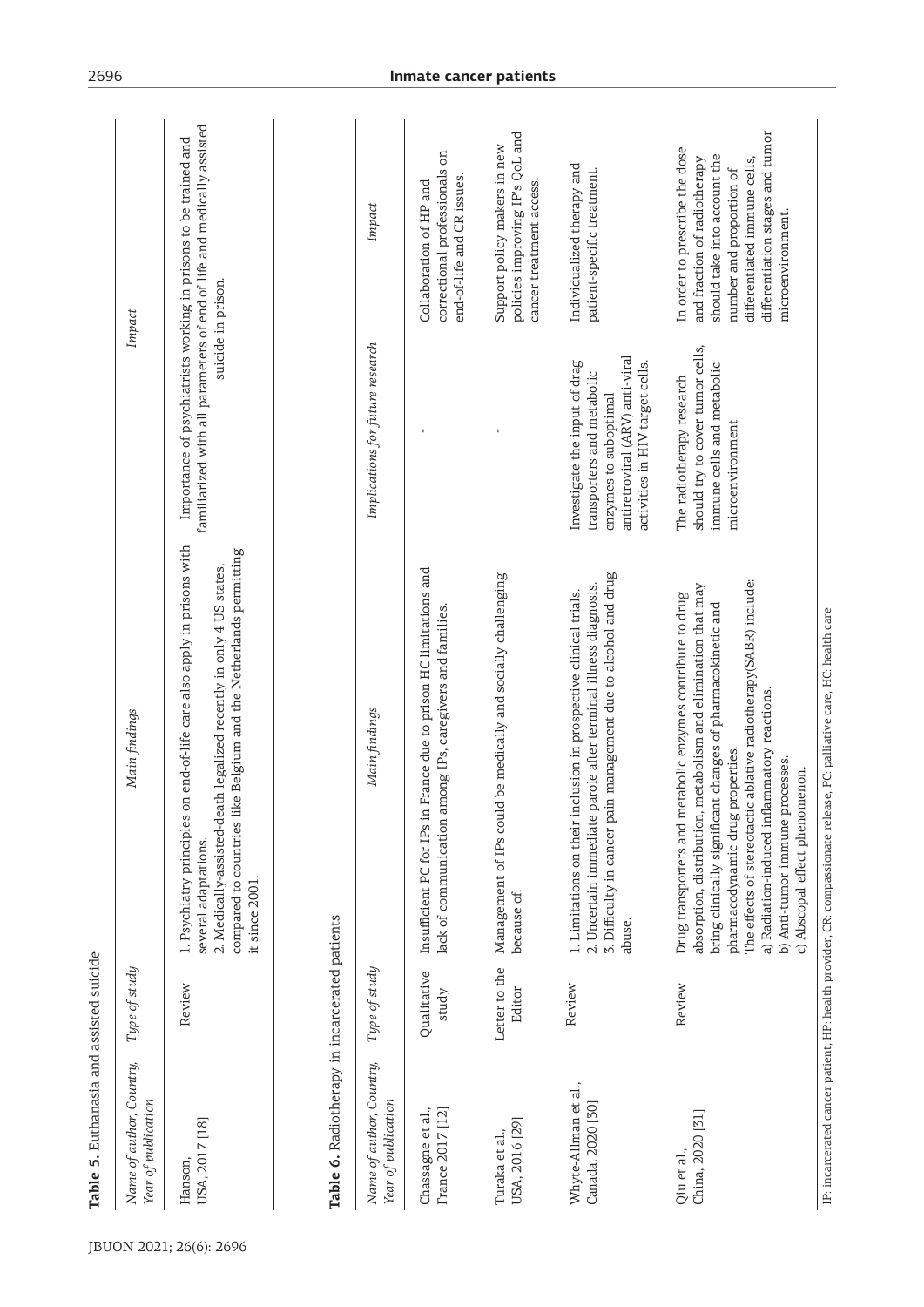treatment [40-42], HIV + status, also increase the risk of developing severe adverse events, and with a hazard ratio of 3.56, a thorough monitoring of the affected oncologic patients should be provided [42].

Covid-19 cases are rising higher and higher in prisons due to overcrowding. It depends on the prison size and the number of detainees (too many prisoners in small wards), inability to maintain social distances, lack of protective equipment, as well as pre-existing respiratory illnesses or smoking, thus exacerbating Covid-19 infection risk[43, 44].

The oncologists must be careful because some of the common Covid-19 induced symptoms (fatigue, shortness of breath, fever, cough, chest pain, muscle pain, headache, diarrhea) [45] are similar to the radiation-induced adverse reactions. Thus, close monitoring of low grade fever, sore throat, running nose and cough is essential, to determine the cause of symptoms[46, 47].

Broad-based testing, prompt identification of Covid-19 cancer cases, symptom screening, quarantine in the prisons are urgently required because this can help control not only in-prison transmission, but transmission to the surrounding communities as well [48-51].Given the current Covid-19 lockdown measures and the high vulnerability of incarcerated cancer patients, public health authorities should also pay more attention to inmates' psychiatric health care [52] (Table 7).

### *Patients' rights in penitentiary systems*

Every day, more than 1.5 million people in the WHO European Region are incarcerated [53]. These people have a complex health status due to co-occurring physical and mental health conditions and their poor health status is typically the result of entrenched and intergenerational social disadvantage. Risk factors for poor health overlap with risk factors for incarceration, such as substance use, unstable housing and low educational background [53]. WHO admits that there is a lack of continuity in health care provision between prison and the community, after the release of an incarcerated person. That is why the field of prison health must be recognized as a broader issue and an important part of public health, allowing for continuity of health services for prisoners returning to the community [53].

Despite the importance of effective health services and systems in addressing health inequity in prisons, very little is known about these systems in most countries [53]. On the other hand, phrases such as 'patient centered healthcare' and 'putting patients first' have become central in healthcare debates about health policies in Europe, making Human Rights since its inception with complaints

the notion of patient rights a vital issue. Patient rights have evolved from the general human rights and are similar to them [53,54].

Article 35 of the European Charter of Fundamental Rights provides for a right to health protection as the "right of access to preventive health care and the right to benefit from medical treatment under the conditions established by national laws and practices". The European Charter of Patients' Rights was drafted in 2002 by Active Citizenship Network in collaboration with 12 citizens' organizations from different EU countries. The European Charter of Patients' Rights states 14 patients' rights that together aim to guarantee a "high level of human health protection" (Article 35 of the Charter of fundamental rights of the European Union) and to ensure the high quality of services provided by the various national health services in Europe[55].

The 14 rights are an embodiment of fundamental rights and, as such, they must be recognized and respected in every country. They are correlated with duties and responsibilities that both citizens and health care stakeholders have to assume. The Charter applies to all individuals, recognizing the fact that differences, such as age, gender, religion, socio-economic status etc., may influence individual health care needs [55].

The European Charter of Patient Rights, though general and applicable to all diseases, encouraged Europeans in understanding their rights also as patients. In 2013, clinicians, academicians, researchers collaborated for the "European Cancer Patient's Bill of Rights," presented a patient charter that underpins equitable access to an optimal standard of care for Europe's citizens affected by cancer [56]. The Charter is based on three principles: the right to information and participation in one's care, the right to optimal and timely access to appropriate specialized care, underpinned by research and innovation, and the right to receive care in health systems that ensure improved outcomes, patient rehabilitation, best quality of life, and affordable health care [57].Both the European Charter of Patient Rights and the European Bill of Cancer Patient Rights focus on disease-affected individuals who are free in society, but not on prisoners. Both can indeed be understood as concerning detained people on the basis of fundamental rights, however the reality is very different [57-62].

The European Court of Human Rights, based in Strasbourg, France, interprets the European Convention on Human Rights, a binding international treaty ratified by all 47 member states of the Council of Europe, including the UK. People in detention have been applying to the European Court of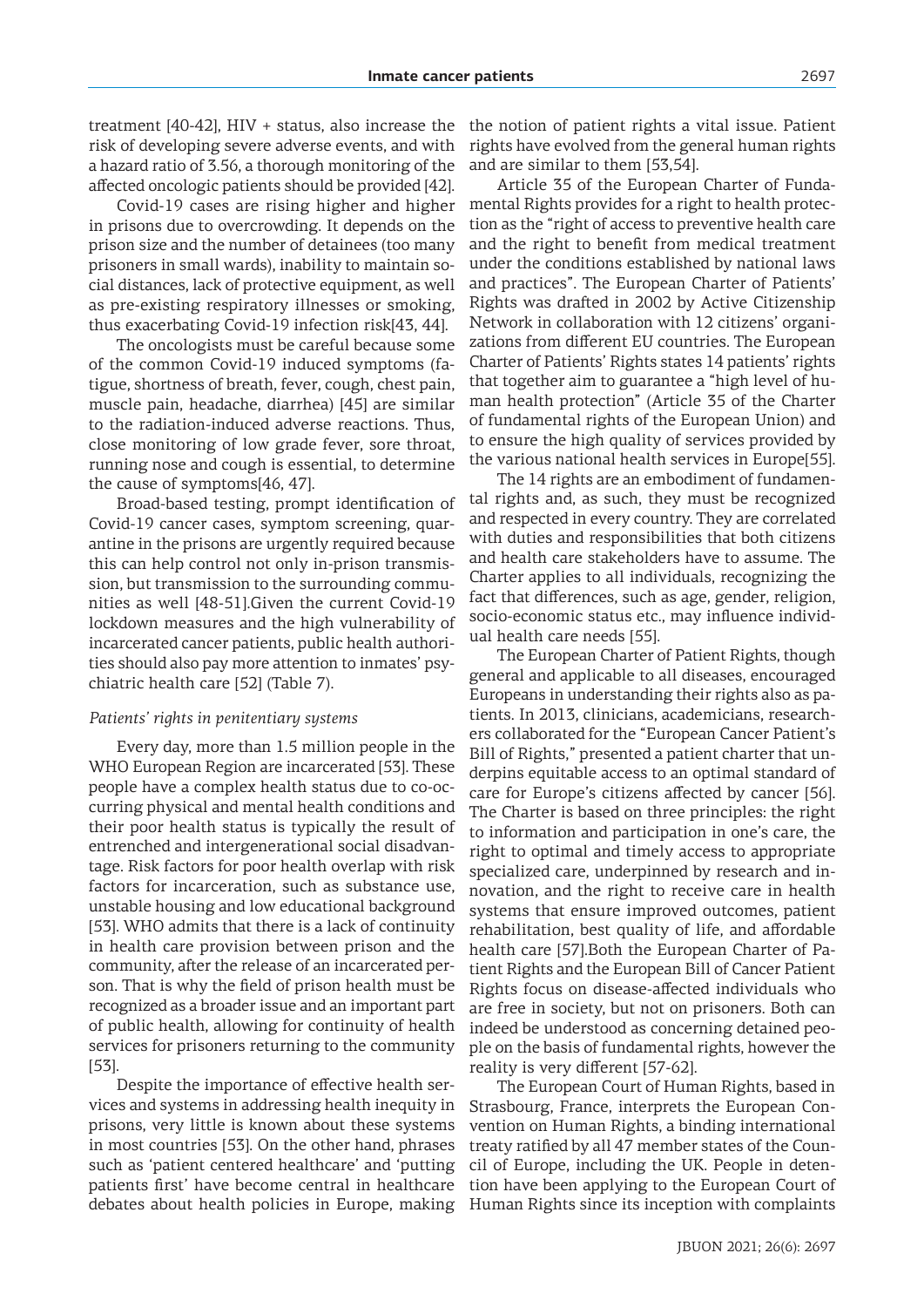| Name of author, Country,<br>Year of publication | Type of study | Main findings                                                                                                                                                                                                                                                                                                                                                                           | Implications for future research                                                                                                                         | Impact                                                                                                                                                                                                                                                                                                             |
|-------------------------------------------------|---------------|-----------------------------------------------------------------------------------------------------------------------------------------------------------------------------------------------------------------------------------------------------------------------------------------------------------------------------------------------------------------------------------------|----------------------------------------------------------------------------------------------------------------------------------------------------------|--------------------------------------------------------------------------------------------------------------------------------------------------------------------------------------------------------------------------------------------------------------------------------------------------------------------|
| International, 2020 [35]<br>Mauri et al.        | Report        | continuous oncology treatment,<br>assisted by tele-health and home care delivery.<br>Necessity of regular and                                                                                                                                                                                                                                                                           |                                                                                                                                                          | Alert plans and service delivery stratifica-<br>tion based on epidemiologic data                                                                                                                                                                                                                                   |
| International, 2020 [36]<br>Mauri et al.,       | Review        | 1. Concerns on cancer pts' higher risk of COVID-19 infection.<br>2. Protocols and measures to avoid cancer pts' infection.<br>5. Importance of trust between pts and physicians.<br>4. Guidance on stress and anxiety management.<br>6. Procedures to be followed at cancer centers.<br>Six areas of recommendations are identified:<br>3. Process instructions for symptomatic pts.    |                                                                                                                                                          | guidelines) recommendations for cancer<br>Summarized (based on global scientific<br>pts during the COVID-19 pandemic.                                                                                                                                                                                              |
| Italy, 2020 [37]<br>Cortiula et al.,            | Editorial     | COVID-19 situation alters the attention of health care<br>Negative implications on cancer pts due to delays<br>system and dominates any other clinical practice.<br>intreatment or follow up                                                                                                                                                                                            | COVID-19 diagnostic tests to<br>Research on easily available<br>identify possible cases prior<br>transmission.                                           |                                                                                                                                                                                                                                                                                                                    |
| Pentheroudakis et al.,<br>ESMO, 2020 [38]       | Website       | on chemotherapy, extensive radiotherapy or having received<br>19 effect on cancer pts, yet people<br>chemotherapy the last 3 months may be at greater risk.<br>No solid data of COVID-                                                                                                                                                                                                  | care administration during the<br>Further research on cancer<br>pandemic.                                                                                | ESMO try to give some answers regard-<br>ing the pandemic of COVID-19 and its<br>impact on cancer pts.                                                                                                                                                                                                             |
| ESMO, 2020 [39]<br>Lordick et al,               | Website       | pts with malignant hematological diseases, long duration of<br>Higher COVID-19 vulnerability in specific pts groups like cancer<br>leukocytopenia, multiple myeloma and immunosuppression.                                                                                                                                                                                              |                                                                                                                                                          |                                                                                                                                                                                                                                                                                                                    |
| International, 2009 [40]<br>Kamboj et al.,      | Review        | oodstream infections, drug-resistant<br>tory pathogens, fungal pathogens, blood-borne viral patho-<br>Main categories of cancer pts' nosocomial infections: respira-<br>and gram-negative bacteria and clostridium difficile.<br>gens, catheter-related bl                                                                                                                              |                                                                                                                                                          | pathogens transmission through intense<br>preventive, surveillance and control pro-<br>Awareness on avoiding nosocomial<br>cedures.                                                                                                                                                                                |
| Italy, 2017 [41]<br>Sica et al.,                | Review        | The expansion of these populations involves fin-tuning since<br>and tumor-associated macrophages are key targets of several<br>strategies that aim to prevent tumor promoting phenotypes<br>its modifications could reinforce either immunosuppression<br>Functions, expansion and survival of myeloid-derived cells<br>and reactivate specific antitumor response.<br>or autoimmunity. | cellular functions and influence<br>Research in order to further<br>phenotype, differentiation,<br>on the microenvironment.<br>understand myeloid cells' | promising prospect in cancer and autoim-<br>Targeting myeloid cells seems to be a<br>mune disease.                                                                                                                                                                                                                 |
| China, 2020 [42]<br>Liang et al.,               | Comment       | COVID-19 for cancer pts.<br>1. Higher COVID-19 infection risk for cancer pts.<br>2. Poorer outcomes from                                                                                                                                                                                                                                                                                |                                                                                                                                                          | 2. Stronger personal protection measures<br>3. More intensive surveillance or treat-<br>ment for COVID-19 infected cancer pts.<br>chemotherapy and elective surgery for<br>1. Potential postponement of adjuvant<br>stable cancer in endemic areas.<br>3 main strategies suggested:<br>by cancer pts or survivors. |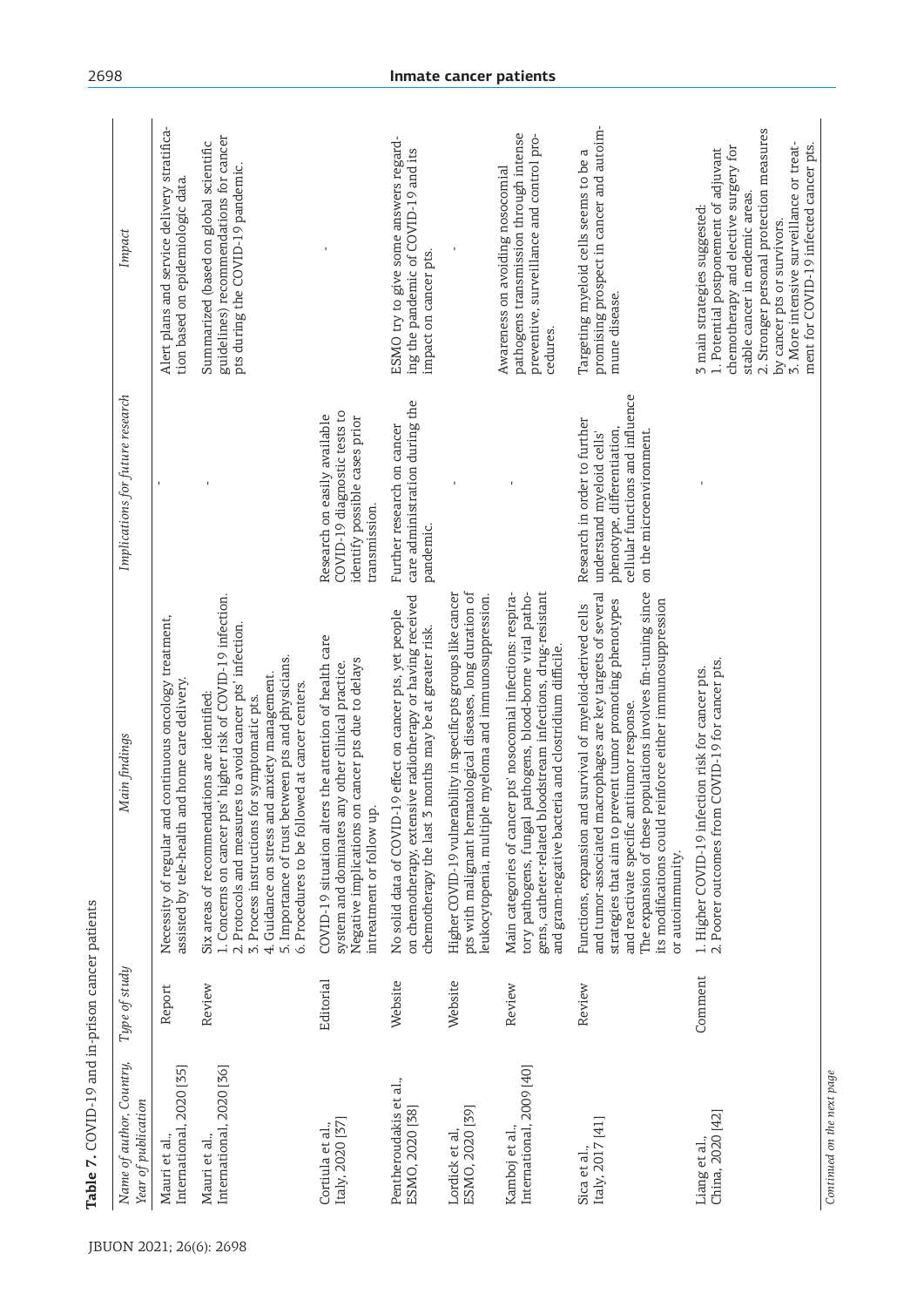| Name of author, Country,<br>Year of publication               | Type of study           | Main findings                                                                                                                                                                                                                                                                                                                                                                                                                                                               | Implications for future research                                                                                                                           | Impact                                                                                                                             |
|---------------------------------------------------------------|-------------------------|-----------------------------------------------------------------------------------------------------------------------------------------------------------------------------------------------------------------------------------------------------------------------------------------------------------------------------------------------------------------------------------------------------------------------------------------------------------------------------|------------------------------------------------------------------------------------------------------------------------------------------------------------|------------------------------------------------------------------------------------------------------------------------------------|
| USA, 2020 [43]<br>Saloner et al.,                             | Research<br>letter      | 5.5 times higher case rate of COVID-19 and 3.0 times higher<br>adjusted death rate for incarcerated people compared to the<br>US population.                                                                                                                                                                                                                                                                                                                                | Research that incorporated data<br>from jails and other detention<br>facilities.                                                                           | Highlights the spread of COVID-19 within<br>the prisons.                                                                           |
| USA, 2020 [44]<br>Wallace et al.,                             | Report                  | case of COVID-19 among incarcerated or detained persons or<br>86% of the jurisdictions reporting, identified at least one<br>staff members.                                                                                                                                                                                                                                                                                                                                 |                                                                                                                                                            | Identification of COVID-19 infected incar-<br>cerated individuals or staff members to<br>avoid spread.                             |
| Yang et al.,<br>China, 2020 [45]                              | Letter to the<br>editor | therapies in endemic areas. More intensive protection plans<br>prohibition of integrative cancer<br>for pts and cancer therapists.<br>Careful consideration or                                                                                                                                                                                                                                                                                                              | clinical trials should take place<br>More Chinese herbal medicine<br>to better understand the treat-<br>ment of COVID-19 and other<br>infectious diseases. | Monitoring and prioritization enhance-<br>ment of COVID-19 infected cancer pts.                                                    |
| China, 2020 [46]<br>Tey et al.,                               | Report                  | treatments continuation during the<br>Importance of oncology<br>COVID-19 outbreak.                                                                                                                                                                                                                                                                                                                                                                                          |                                                                                                                                                            | diation oncology departments to manage<br>Summary of several adjustments for ra-<br>COVID-19.                                      |
| ESMO, 2020 [47]<br>Passaro,                                   | Website                 | Immediate hospitalization of COVID-19 infected cancer pts,<br>even with delays on anti-cancer treatment.                                                                                                                                                                                                                                                                                                                                                                    |                                                                                                                                                            |                                                                                                                                    |
| USA, 2020 [48]<br>Wallace et al.,                             | Report                  | and keep social distancing probably led to further spread.<br>quarantine exposed individuals<br>A COVID-19 Management Assessment and Response<br>(CMAR) tool was used to assess 24 facilities.<br>However, the inability to                                                                                                                                                                                                                                                 |                                                                                                                                                            | The CMAR tool may assist in COVID-19<br>guidance to fill possible voids in strate-<br>management practices assessment and<br>gies. |
| USA, 2020 [49]<br>Hagan,                                      | Report                  | Mass testing in US prisons gave a median 12.1-fold increase<br>compared to previous symptom-based testing practice.                                                                                                                                                                                                                                                                                                                                                         |                                                                                                                                                            | Mass testing is more useful for COVID-19<br>prevalence assessment and transmission<br>management.                                  |
| USA, 2020 [50]<br>Jimenez et al.,                             | Research<br>Letter      | setts the rate of COVID-19 cases was 2.91 times higher than<br>the Massachusetts general population and 4.8 times higher<br>individuals and staff in Massachu-<br>than the US general population.<br>Among the incarcerated                                                                                                                                                                                                                                                 | death and demographic charac-<br>Research that includes data of<br>teristics.                                                                              | gives emphasis to high COVID-19 rates in<br>The study adds date to the literature that<br>correctional and detained facilities.    |
| USA, 2020 [51]<br>Oladeru et al.,                             | Letter to the<br>Editor | 4. Emotional support towards socially isolated incarcerated<br>5. Social distancing enhancement through decarceration of<br>1. Importance of Personal Protective Equipment for correc-<br>2. Provision of oxygen and life support supplies in correc-<br>3. Protection of healthcare and correctional staff to avoid<br>older prisoners or with chronic illnesses.<br>tional and healthcare staff's safety.<br>COVID-19 transmission.<br>tional facilities.<br>individuals. |                                                                                                                                                            | State's role in protecting and supporting<br>health care and prison staff.                                                         |
| France, 2020 [52]<br>Fovet et al.,                            | Review                  | 5 levels of psychiatric care for incarcerated population im-<br>2. Support the inmates during the lockdown.<br>the disease.<br>plemented during the pandemic:<br>1. Protect the continuity of care.<br>3. Prevent the spread of                                                                                                                                                                                                                                             |                                                                                                                                                            | Public health authorities should support<br>health care in the correctional facilities.                                            |
| pts: patients, ESMO: European Society of Medical Oncologists. |                         |                                                                                                                                                                                                                                                                                                                                                                                                                                                                             |                                                                                                                                                            |                                                                                                                                    |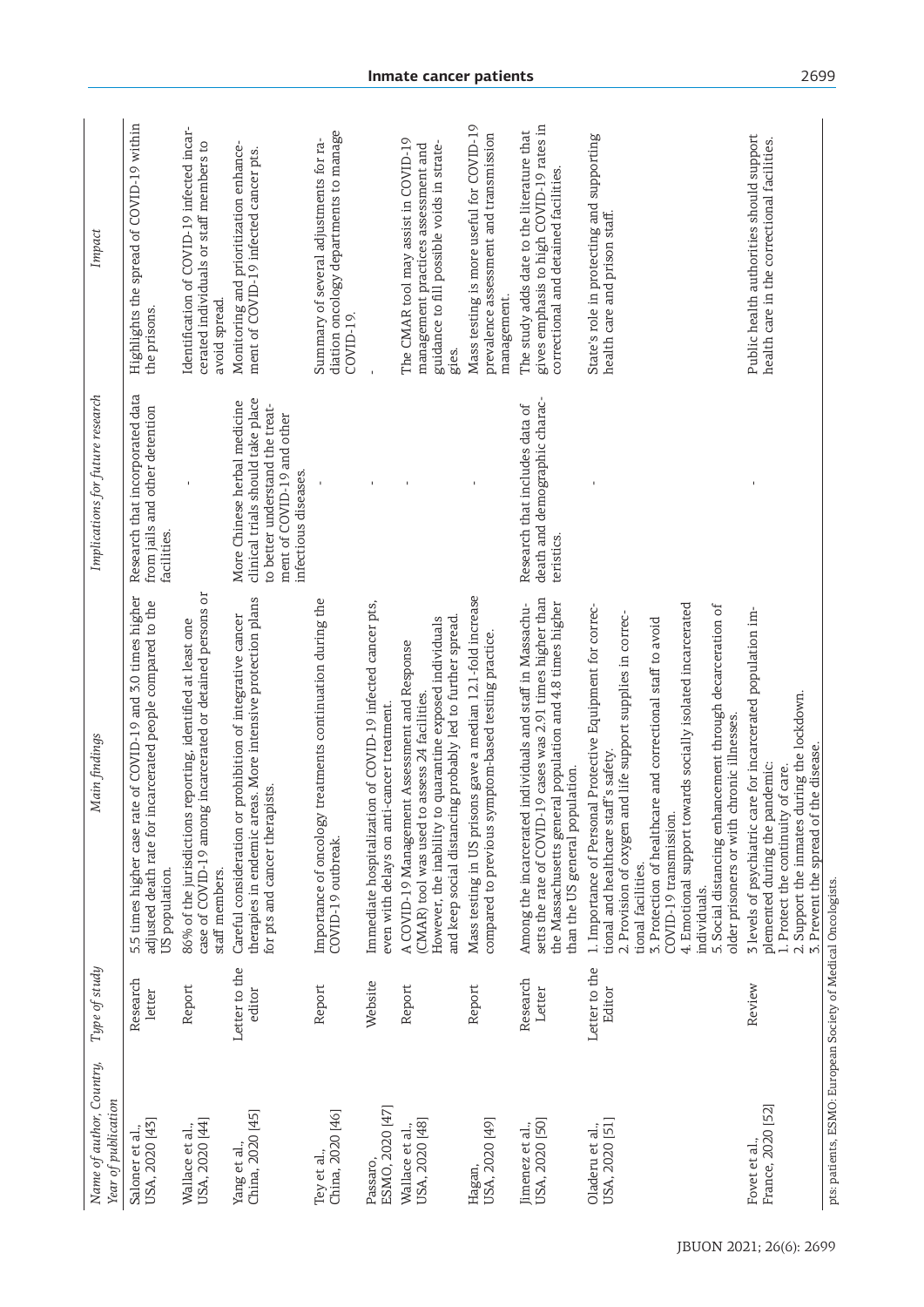relating to issues of overcrowding, poor conditions, absence of facilities, violence, and poor medical care. These cases are generally considered under Article 3 of the European Convention on Human Rights: the prohibition of torture and inhuman or degrading treatment or punishment [57- 62].

The Health in Prisons European Database (HIPED) aims at mapping prison health systems in Europe [53]. In most HIPED countries the Ministry of Justice is the authority responsible for health-care budget and funding. Less than 50% of the countries report the Ministry of Health as responsible for prison health systems assessment and less than 60% for the inspection of hygiene, nutrition and living conditions [53].

As for palliative care, which is most important for cancer patients, it is often not available, due to the challenging and demanding environment of a correctional institution, even though it may be the only appropriate setting for some end-oflife prisoners [63]. The generally poorly equipped buildings are often not suited to the needs of older, with dementia, autonomy and motility problems, cancer patients [64, 65].

The regime and physical environment of a prison conflicts with best practices in palliative and end of life care. This must be considered when planning service delivery for this population. The importance of human contact should not be forgotten for prisoners at the end of life, whether it be family or friends (in or out of prison)[63]. The very notion of "rights" for incarcerated people is not easily accepted and understood but individuals as patients should be respected and have access to health care. Despite policy work in this direction a

**Table 8.** Key messages of the present study

#### **Health care professionals should:**

- Advocate in the best interest of the incarcerated patients and protect their rights.
- Apply evidence based medical care adjusted to this population's needs.

#### **The administration of the correctional facilities needs to:**

- Cooperate with health care professionals to provide palliative care for incarcerated patients.
- Train their healthcare and correctional staff to provide proper care for the elderly and terminally ill inmates.
- Keep in mind that incarcerated individuals may have difficulty in trusting them.

#### **Policy makers and states could:**

Support research regarding the health care data of the imprisoned population.

lot remains to be achieved on the implementation level in almost all countries to reach the goals of the SDGs- Sustainable Development Goals as far as access to health care is concerned.

One of the strengths of this study is that it reviewed literature on the not-often-discussed topic of health care management of incarcerated cancer patients. Additionally, it includes data from different data bases as well as information from associations' web links in order to approach the issue comprehensively. Apart from that, the paper uses quite recent literature since it covers the subject of COVID-19 infections in the correctional facilities.

However, there are some limitations. We included papers or at least an abstract only in the English language. Secondly, we conducted a narrative review due to the limited information on this subject. And lastly, most evidence derived from the USA and very few from European countries, indicating how understudied the incarcerated patients are around the globe.

### **Conclusion**

Correctional facilities must encourage teamwork between healthcare and correctional professionals in order to improve the provided palliative care [66, 67]. The reciprocal lack of trust between inmates and healthcare staff aggravates an already deficient correctional health care system. Correctional staff must also try for a better understanding of the imprisoned patients, their special needs and last wishes [66, 67] (Table 8).

The outbreak of COVID-19 makes the various oncological treatments extremely difficult to be performed. Prisoners are susceptible to COVID-19 infection and cancer history is defined as a poor prognostic factor [68]. As clinicians, we have to continue providing treatments to cancer patients in the face of COVID-19 uncertainty. The use of telemedicine may significantly help in follow-up care [68, 69].

We should always bear in mind that human beings should have the right to decent and adequate care, regardless of background. In a rehabilitative philosophy, that should be the real goal of our society: all humans have the right to pursue a decent quality of life and to access health care services [70]. The management of hospitals should require instructions from the pertinent Health and Justice national authorities for the handling of the patient during various procedures, while being in full compliance with the laws, as well as the principles and ethics governing hospital care and nursing, without neglecting the patient's rights.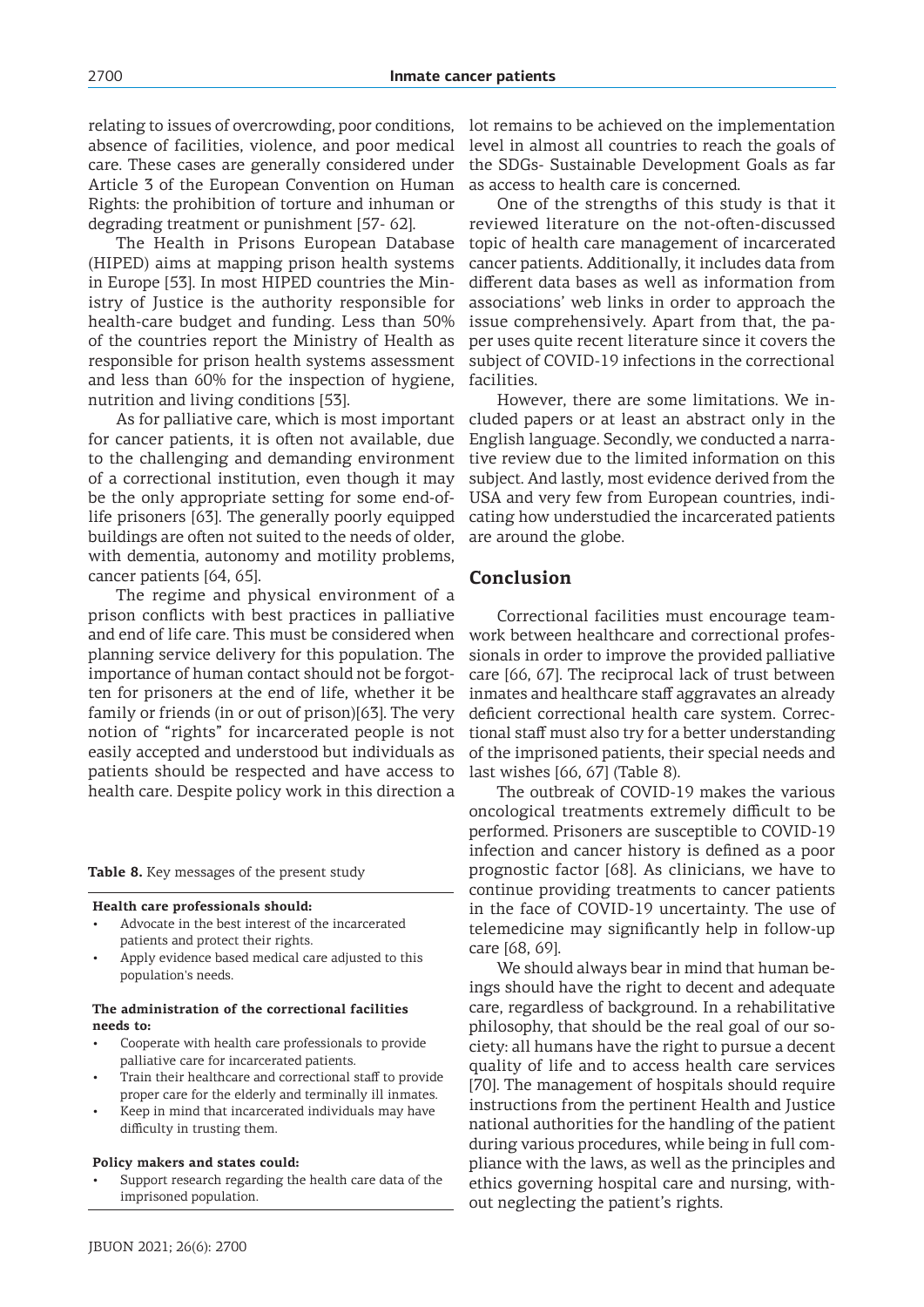# **Authors' contributions**

All persons listed as authors on the manuscript have contributed significantly to preparing the manuscript. MT, EKS, KK and ΚΑ contributed to the conception and design of the study. DM, AS, PV, DS, AS and IK, made the acquisition of data. NT, NC, FC, FA, RAdM and KMA, analyzed the data. NT, NC, FC, FA, RAdM, KMA, TH, IN, DM, MN,

FdL and KA revised the manuscript for important intellectual content. MT, EKS and KK, made the final approval of the version to be submitted. All authors have read and approved the final version of the manuscript.

# **Conflict of interests**

The authors declare no conflict of interests.

# **References**

- 1. Walmsley R. World prison brief: world prison population list, 12th edn. London: International Centre for Prison Studies, 2018. (accessed Sept 5, 2019). Available at:http://www.prisonstudies.org/sites/default/files/ resources/downloads/wppl\_12.pdf
- 2. Noonan ME. Mortality in local jails, 2000–2014-statistical tables. Washington, DC: Department of Justice, Office of Justice Programs, Bureau of Statistics, 2016. Available at: https://www.bjs.gov/content/pub/pdf/ mlj0014st.pdf.
- 3. Rothman A, McConville S, Hsia R, Metzger L, Ahalt C, Williams BA. Differences between incarcerated and non-incarcerated patients who die in community hospitals highlight the need for palliative care services for seriously ill prisoners in correctional facilities and in community hospitals: A cross-sectional study. Palliat Med 2018; 32:17-22.doi:10.1177/0269216317731547.
- 4. Shojaee S, Dawson J, Shepherd RW, Lee HJ. Palliative interventional pulmonology procedures in the incarcerated population with cancer: a case series [published correction appears in Lung. 2015;193(2):319. Shojaee, S [corrected to Shojaee, Samira]; Dawson, J [corrected to Dawson, Janet]; Shepherd, R W [corrected to Shepherd, Ray W]; Lee, H J [corrected to Lee, Hans J]. Lung 2014;192:915-20. doi:10.1007/s00408-014-9621-6.
- 5. Haber LA, Erickson HP, Ranji SR, Ortiz GM, Pratt LA. Acute Care for Patients Who Are Incarcerated: A Review. JAMA Intern Med 2019;10.1001/jamainternmed.2019.3881. doi:10.1001/jamainternmed.2019.3881.
- 6. Maschi T, Marmo S, Han J. Palliative and end-of-life care in prisons: a content analysis of the literature. Int J Prison Health 2014; 10:172-97. doi:10.1108/IJPH-05- 2013-0024.
- 7. World Health Organization (WHO) (2020, August 5). Palliative Care. Retrieved from http://https://www.who. int/news-room/fact-sheets/detail/palliative-care.
- 8. Oladeru OT, Perni S, Williams B. Improving care for the overlooked in oncology: incarcerated patients [published correction appears in Lancet Oncol 20(12):e663, 2019. Lancet Oncol 2019; 20:1342-4. doi:10.1016/ S1470-2045(19)30577-7.
- 9. Ahalt C, Bolano M, Wang EA, Williams B. State of research funding from the National Institutes of Health for Criminal Justice Health Research. Ann Intern Med 2015; 163: 240-1. doi: 10.7326/M14-2161.
- 10. Tran NT, Baggio S, Dawson A et al. Words matter: a call for humanizing and respectful language to describe people who experience incarceration. BMC Int Health Hum Rights 2018;18:41. doi:10.1186/s12914-018-0180-4.
- 11. Oladeru OT, Eber G, McClelland S 3rd. Should patients who are incarcerated on death row receive palliative cancer care? Lancet Oncol 2020;21:337-8. doi:10.1016/ S1470-2045(20)30071-1.
- 12. Chassagne A, Godard A, Cretin E, Pazart L, Aubry R. The Collision of Inmate and Patient. J Correct Health Care 2017; 23:66-75. doi:10.1177/1078345816685084.
- 13. Marti I, Hostettler U, Richter M. End of Life in High-Security Prisons in Switzerland. J Correct Health Care 2017; 23:32-42. doi:10.1177/1078345816684782.
- 14. Stone K, Papadopoulos I, Kelly D. Establishing hospice care for prison populations: An integrative review assessing the UK and USA perspective. Palliat Med 2012; 26:969-78. doi:10.1177/0269216311424219.
- 15. Wahidin A. Ageing behind bars, with particular reference to older women in prison. Ir Probation J 2011; 8:109-23.
- 16. Handtke V, Wangmo T. Ageing prisoners' views on death and dying: contemplating end-of-life in prison. J BioethInq 2014;11:373-86.doi: 10.1007/s11673-014- 9548-x.
- 17. Bolano M, Ahalt C, Ritchie C, Stijacic-Cenzer I, Williams B. Detained and Distressed: Persistent Distressing Symptoms in a Population of Older Jail Inmates. J Am Geriatr Soc 2016;64:2349-55. doi:10.1111/jgs.14310.
- 18. Hanson A. Psychiatry and the dying prisoner. Int Rev Psychiatry 2017; 29:45-50. doi:10.1080/09540261.201 6.1235016.
- 19. Stephens SL, Cassel JB, Noreika D, Del Fabbro E. Palliative Care for Inmates in the Hospital Setting. Am J HospPalliat Care 2019; 36:321-5. doi:10.1177/1049909118811899.
- 20. Turner M, Payne S, Barbarachild Z. Care or custody? An evaluation of palliative care in prisons in North West England. Palliat Med 2011;25:370-7. doi:10.1177/0269216310393058.
- 21. Husson O, Thong MS, Mols F, Oerlemans S, Kaptein AA, van de Poll-Franse LV. Illness perceptions in cancer survivors: what is the role of information provision? Psycho-oncology 2013;22:490-8.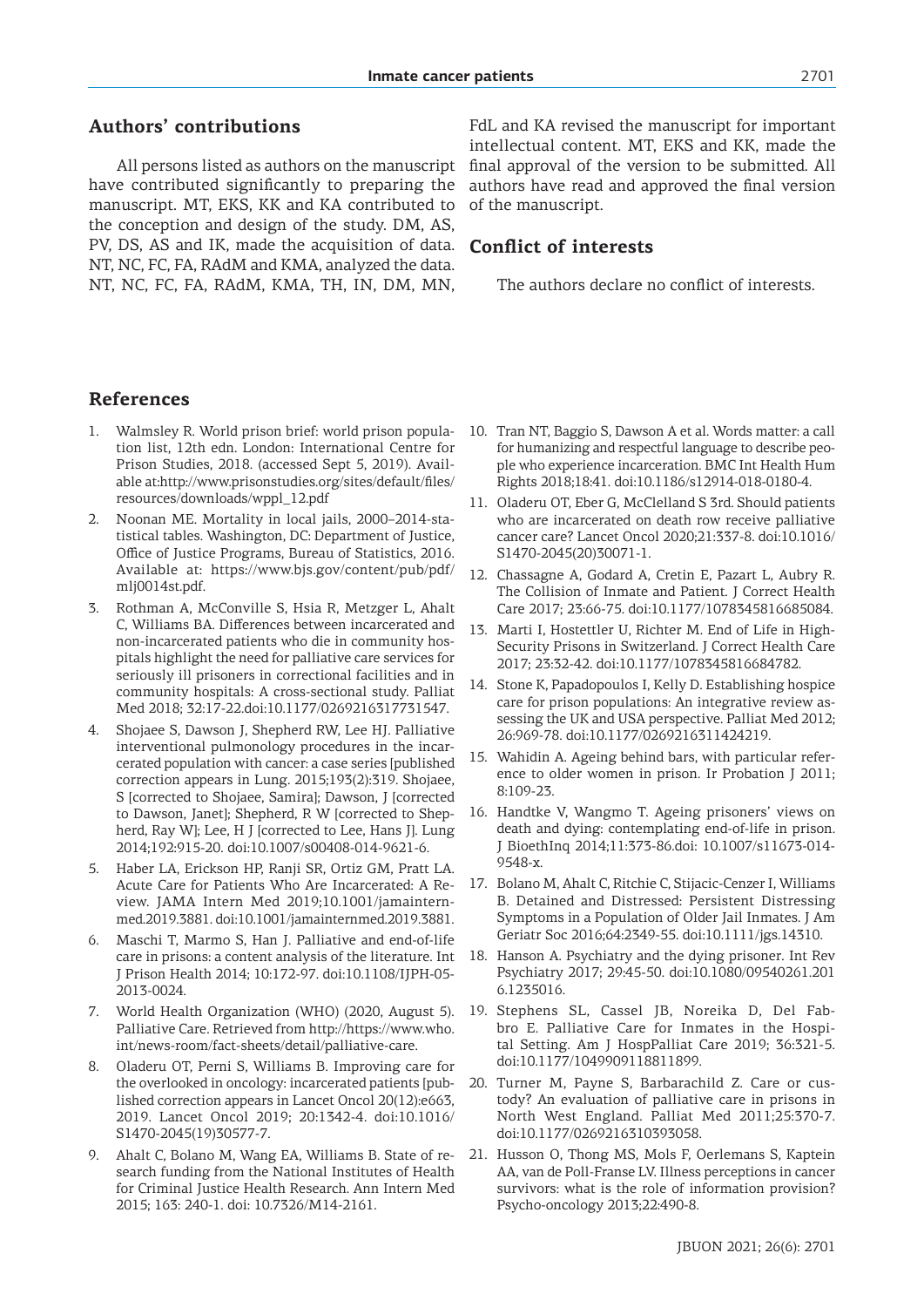- 22. Sales PM, Carvalho AF, McIntyre RS, Pavlidis N, Hyphantis TN. Psychosocial predictors of health outcomes in colorectal cancer: a comprehensive review. Cancer Treat Rev 2014;40:800-9. doi: 10.1016/j. ctrv.2014.03.001.
- 23. Mitchell A, Williams B. Compassionate Release Policy Reform: Physicians as Advocates for Human Dignity. AMA J Ethics2017;19:854-61. doi:10.1001/journalofet hics.2017.19.9.peer2-1709.
- 24. Williams BA, Sudore RL, Greifinger R, Morrison RS. Balancing punishment and compassion for seriously ill prisoners. Ann Intern Med2011; 155:122-6. doi:10.7326/0003-4819-155-2-201107190-00348.
- 25. Davies EA, Sehgal A, Linklater KM et al. Cancer in the London prison population, 1986-2005. J Public Health (Oxf)2010;32:526-31. doi:10.1093/pubmed/fdq009.
- 26. Maschi T, Leibowitz G, Rees J, Pappacena L. Analysis of US Compassionate and Geriatric Release Laws: Applying a Human Rights Framework to Global Prison Health. J Hum Rights Soc Work2016;1:165-74. Available at: https://doi.org/10.1007/s41134-016-0021-0.
- 27. Pazart L, Godard-Marceau A, Chassagne A et al. Prevalence and characteristics of prisoners requiring endof-life care: A prospective national survey. Palliat Med2018;32:6-16. doi:10.1177/0269216317721816.
- 28. Williams BA, Goodwin JS, Baillargeon J, Ahalt C, Walter LC. Addressing the aging crisis in U.S. criminal justice health care. J Am Geriatr Soc 2012; 60:1150-6. Available at: doi:10.1111/j.1532-5415.2012.03962.x
- 29. Turaka A. Challenges in Treating Incarcerated Patients With Cancer. Int J RadiatOncolBiol Phys2016; 95:1083. doi:10.1016/j.ijrobp.2016.01.045.
- 30. Whyte-Allman SK, Bendayan R. HIV-1 Sanctuary Sitesthe Role of Membrane-Associated Drug Transporters and Drug Metabolic Enzymes. AAPS J2020; 22:118. doi:10.1208/s12248-020-00498-1.
- 31. Qiu B, Aili A, Xue L, Jiang P, Wang J. Advances in Radiobiology of Stereotactic Ablative Radiotherapy. Front Oncol2020; 10:1165. doi:10.3389/fonc.2020.01165.
- 32. Tolia M, Kyrgias G. The superior vena cava syndrome. In: Andrade de Mello R, Tavares Á, Mountzios G editors. International Manual of Oncology Practice. (iMOP) - Principles of Medical Oncology. 1st ed.Springer International Publishing. Chapter 35. pp 763-70. ISBN: 978-3-319-21682-9 (Print) 978-3-319- 21683-6 (Online).
- 33. Tolia M, Tsoukalas N. Radiotherapy Aspects of Spinal Cord Compression Treatment. In: Andrade de Mello R, Tavares Á, Mountzios G (editors). International Manual of Oncology Practice. (iMOP) - Principles of Medical Oncology. 1st ed. Springer International Publishing Springer. Chapter49. p.1033-8. ISBN: 978-3-319-21682- 9 (Print) 978-3-319-21683-6 (Online).
- 34. Superior Vena Cava Syndrome. Tolia M, Tsoukalas N, Zerdes I, Hajiioannou J, Kyrgias G. In book: International Manual of Oncology Practice. (iMOP) - Principles of Medical Oncology (2nd ed). Springer International Publishing. Chapter 44. pp 973-88. ISBN: ISBN 978-3- 030-16244-3. ISBN 978-3-030-16245-0 (eBook). Available at: https://doi.org/10.1007/978-3-030-16245-0.
- 35. Mauri D, Tzachanis D, Valachis A et al. Behind the numbers and the panic of a viral pandemic: fixed re-

strictive oncology guidance may jeopardize patients' survival. J BUON 2020; 25:1277-80.

- 36. Mauri D, Kamposioras K, Tolia M, Alongi F, Tzachanis D; International Oncology Panel and European Cancer Patient Coalition collaborators. Summary of international recommendations in 23 languages for patients with cancer during the COVID-19 pandemic. Lancet Oncol 2020; 21:759-60. doi:10.1016/S1470- 2045(20)30278-3.
- 37. Cortiula F, Pettke A, Bartoletti M, Puglisi F, Helleday T. Managing COVID-19 in the oncology clinic and avoiding the distraction effect. Ann Oncol 2020;31:553-5. doi: 10.1016/j.annonc.2020.03.286.
- 38. Pentheroudakis G, Jordan K, Lordick F, Douillard JY, Peters S. What should medical oncologists know about COVID-19? Recommendations from the European Society for Medical Oncology (ESMO). https://www.esmo. org/newsroom/covid-19-and-cancer/q-a-on-covid-19.
- 39. Lordick F. Should cancer treatment be continued during the pandemic? A case-by-case discussion is required. https://www.esmo.org/newsroom/esmo-society-news/ should-cancer-treatment-be-continued-during-thepandemic-a-case-by-case-discussion-is-required.
- 40. Kamboj M, Sepkowitz KA. Nosocomial infections in patients with cancer.Lancet Oncol 2009; 10: 589-97.
- 41. Sica A, Massarotti M. Myeloid suppressor cells in cancer and autoimmunity. J Autoimmun 2017; 85: 117-25.
- 42. Liang W, Guan W, Chen R et al. Cancer patients in SARS-CoV-2 infection: a nationwide analysis in China. Lancet Oncol 2020; 21:335-337. doi: 10.1016/S1470- 2045(20)30096-6.
- 43. Saloner B, Parish K, Ward JA, DiLaura G, Dolovich S. COVID-19 Cases and Deaths in Federal and State Prisons. JAMA 2020 ;324:602-3. doi:10.1001/jama.2020.12528.
- 44. Wallace M, Hagan L, Curran KG et al. COVID-19 in Correctional and Detention Facilities - United States, February-April 2020. MMWR Morb Mortal Wkly Rep 2020;69:587-90. doi:10.15585/mmwr.mm6919e1.
- 45. Yang G, Zhang H, Yang Y. Challenges and Countermeasures of Integrative Cancer Therapy in the Epidemic of COV-ID-19. Integr Cancer Ther 2020; 19:1534735420912811. doi: 10.1177/1534735420912811.
- 46. Tey J, Ho S, Choo B Ai et al. Navigating the challenges of the COVID-19 outbreak: Perspectives from the radiation oncology service in Singapore. Radiother Oncol 2020;148:189-93. doi: 10.1016/j.radonc.2020.03.030.
- 47. European Society of Medical Oncologists. Protecting Medical Staff to Ensure Cancer Patients Can Safely Receive Care During the Pandemic. A Passaro. https:// www.esmo.org/oncology-news/protecting-medicalstaff-to-ensure-cancer-patients-can-safely-receive-careduring-the-pandemic.
- 48. Wallace M, Marlow M, Simonson S et al. Public Health Response to COVID-19 Cases in Correctional and Detention Facilities - Louisiana, March-April 2020. MMWR Morb Mortal Wkly Rep 2020; 69:594-8. doi:10.15585/ mmwr.mm6919e3.
- 49. Hagan LM, Williams SP, Spaulding AC et al. Mass Testing for SARS-CoV-2 in 16 Prisons and Jails - Six Jurisdictions, United States, April-May 2020. MMWR Morb Mortal Wkly Rep 2020;69:1139-43. doi:10.15585/ mmwr.mm6933a3.